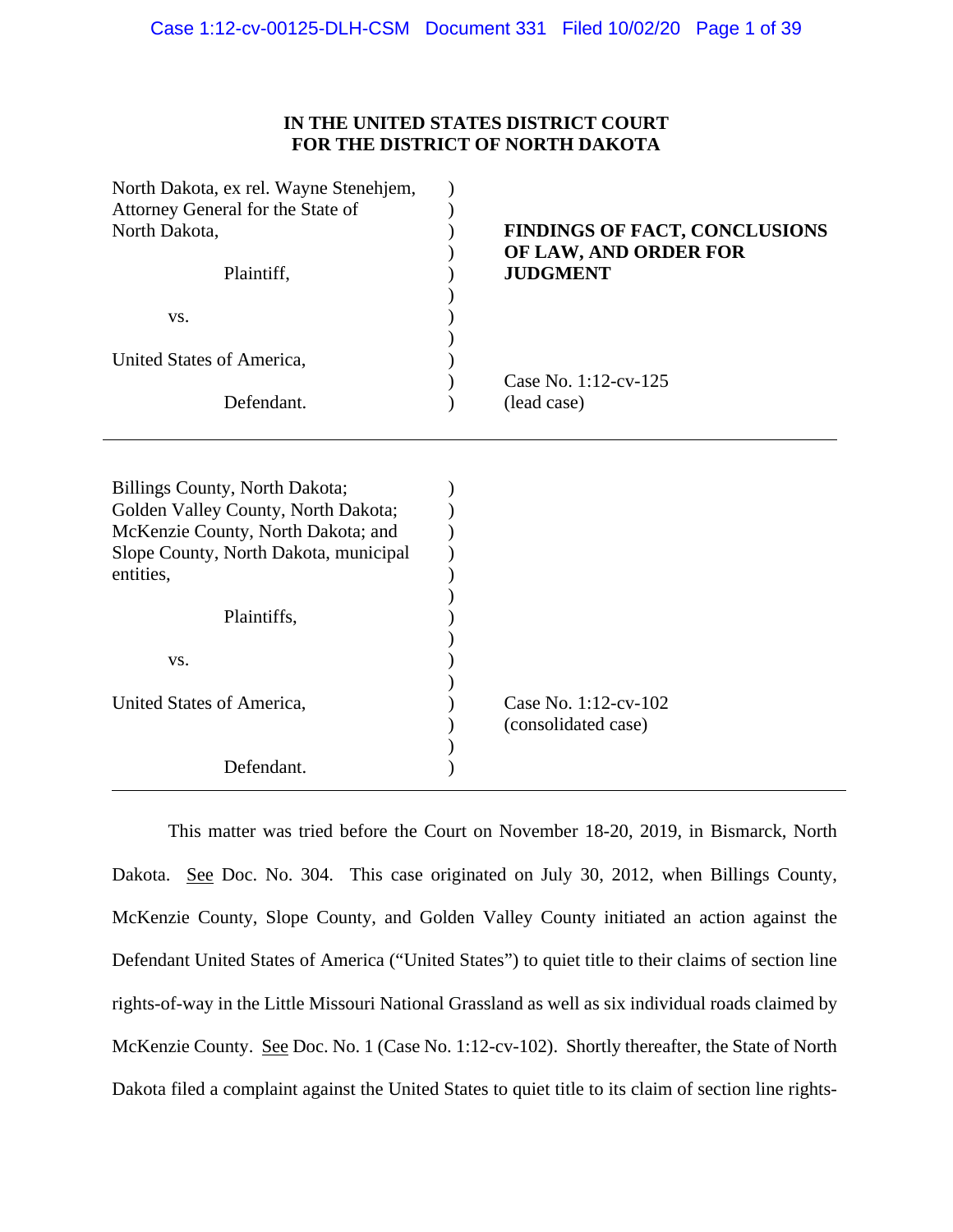### Case 1:12-cv-00125-DLH-CSM Document 331 Filed 10/02/20 Page 2 of 39

of-way within the Little Missouri National Grassland, the Sheyenne National Grassland, and the portion of the Cedar River National Grassland located in North Dakota, all of which are a part of the Dakota Prairie Grasslands. See Doc. No. 1 (Case No. 1:12-cv-125). The Court eventually consolidated the two actions. See Doc. No. 24. After consolidation, the Counties twice more amended their complaint.<sup>1</sup> See Doc. Nos. 163 and 229. On June 26, 2017, this Court granted the United States' motions to dismiss North Dakota's claim to quiet title to section line rights-of-way in the Dakota Prairie Grasslands and the Counties' claim to quiet title to section line rights-of way in the Little Missouri National Grassland, holding that it lacked jurisdiction over the claims because the Quiet Title Act limitation period had run before the actions were commenced. See Doc. No. 190.

After dismissing the State of North Dakota's claims, the causes of action brought by the Counties, as alleged in the Counties' fourth amended and supplemental complaint, remained in dispute. These claims sought to quiet title to: (1) County Road #193, (2) Township Road #172/Road #1, (3) Road #2, (4) Road #3, (5) Township Road #169, and (6) County Road #30. See Doc. No. 229.

On October 31, 2019, the Court granted summary judgment in favor of the Counties as to Township Road #169. See Doc. No. 271.

On November 13, 2019, the United States notified the Court of its intent, under 28 U.S.C. § 2409a(e), to disclaim any interest it may have adverse to the Plaintiff Counties' claimed rightsof-way over three (3) roads: a portion of County Road #193, also known as Long X Divide Road; Township Road #172, also known as Dassenko Road; and County Road #30, also known as Divide

<sup>&</sup>lt;sup>1</sup> On September 16, 2019, the Counties requested leave of court to file a fifth amended complaint. See Doc. No. 261. The Court denied the Counties' request on October 1, 2019, finding that if the Court were to permit the Counties to file a fifth amended complaint, such would cause undue delay and prejudice to the United States. See Doc. No. 265.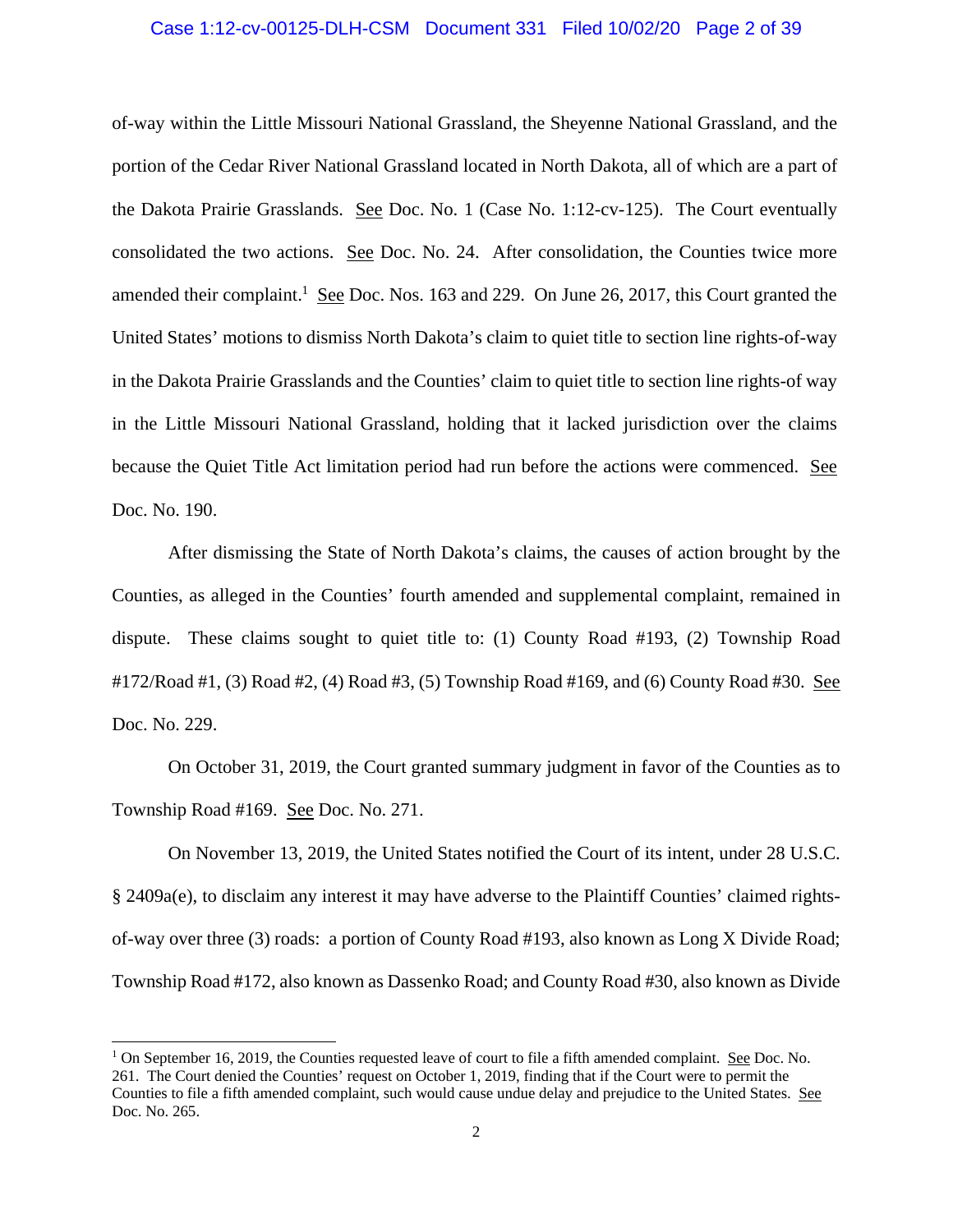### Case 1:12-cv-00125-DLH-CSM Document 331 Filed 10/02/20 Page 3 of 39

Road.See Doc. No. 291. Based on these representations, the Court excluded from trial any evidence which may relate to the United States' claimed adverse interest in County Road #193, Township Road #172, and County Road #30, or parts thereof. See Doc. No. 296.

 On November 25, 2019, the Counties filed a statement withdrawing their claims to Road #1. See Doc. No. 311. Therefore, only three (3) Quiet Title Act road claims remained for trial: Plaintiff McKenzie County seeks to quiet title to Road #2 (Achenbach Road), and Road #3 (Corral Creek Road), and the segment of County Road #193 (Long X Road) not disclaimed by the United States. All of the roads are located in McKenzie County within the Little Missouri National Grasslands. McKenzie County asserts these roads were established as county roads by 20 years of public use under R.S. 2477 and N.D.C.C. § 24-07-01 prior to the federal government reacquiring the underlying lands in the later 1930s. See Doc. No. 229, p. 20-21, 31-39. The Court heard the testimony presented at trial, carefully reviewed the deposition testimony submitted to the Court, and considered all of the evidence. Both parties were well-represented by experienced counsel. The Court makes the following findings of fact and conclusions of law.

### **I. FINDINGS OF FACTS**

#### **A. THE PARTIES**

1) Billings County is a municipal entity established pursuant to North Dakota law.

2) Golden Valley County is a municipal entity established pursuant to North Dakota law.

- 3) McKenzie County is a municipal entity established pursuant to North Dakota law.
- 4) Slope County is a municipal entity established pursuant to North Dakota law.
- 5) Defendant United States owns the land through which the claimed rights-of-way in the action lie.

3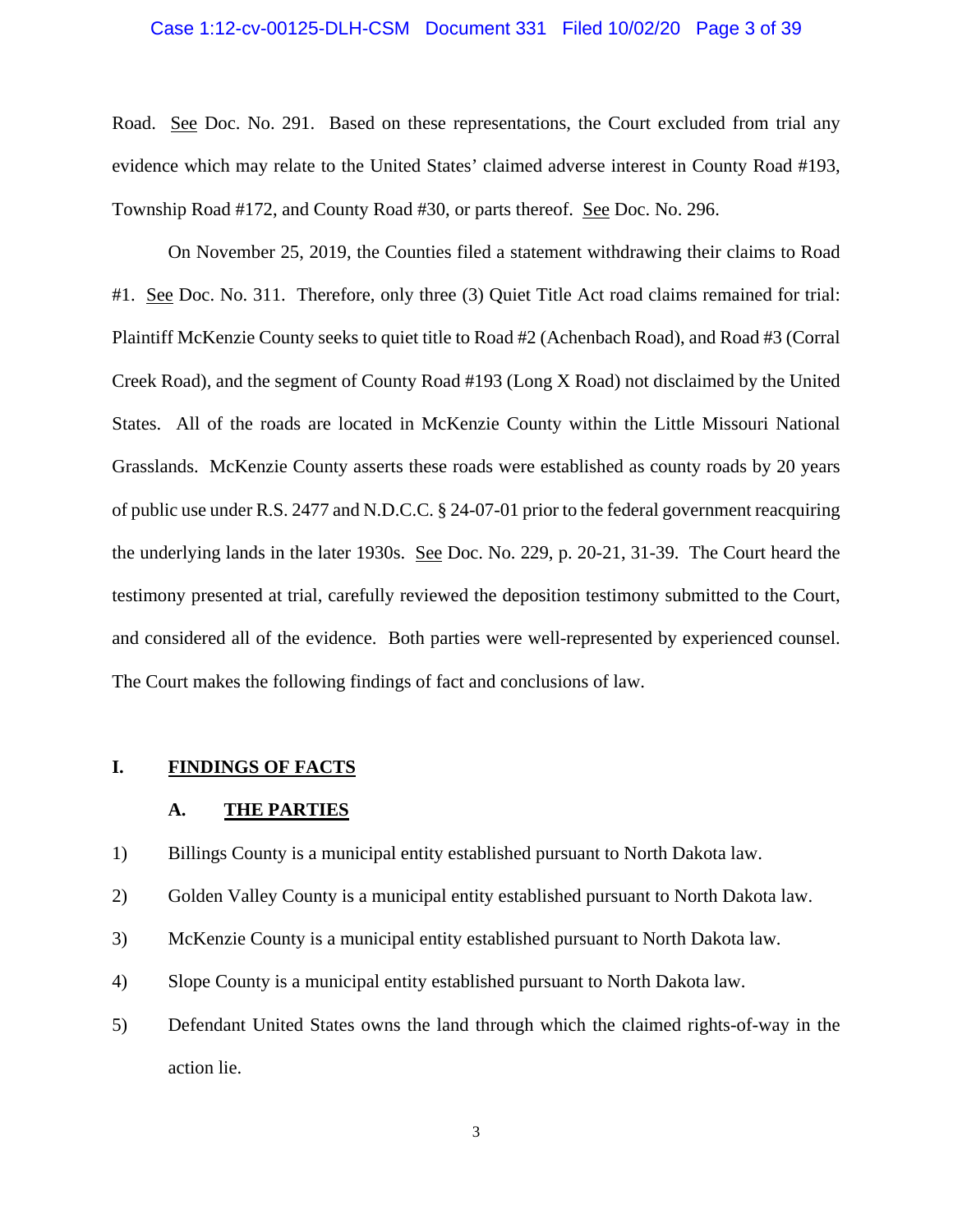## **B. PROCEDURAL HISTORY**

- 6) On June 26, 2017, the Court issued an order granting the Defendant's Motion to Dismiss the Plaintiffs' first cause of action, which asserted title over all of the section lines in the Little Missouri National Grassland. See Doc. No. 190.
- 7) The Court held that the 1976/1977 Travel Plans for the Sheyenne National Grassland and the Little Missouri National Grassland, as well as the 1980 Travel Plan for the Sheyenne National Grassland, triggered the statute of limitations under the Quiet Title Act ("QTA"), 28 U.S.C. § 2409a(g), because the travel plans restricted all motorized vehicles to existing roads within certain portions of the National Grasslands. See Doc. No. 190, pp. 43-48, 58- 60, 70. The Court held the restrictions on use provided both North Dakota and the Counties notice of the United States' adverse claim to the section line rights-of-way because the definition of "existing road" in the Travel Plans served to exclude travel within the thirtythree (33) feet on either side of a section line when recurring use with soil displacement and compaction was not present. Id. at 46. The Court further held that since both North Dakota and the Counties received notice of the United States' claim more than twelve (12) years before the commencement of their actions, their section line rights-of-way claims were barred under 28 U.S.C. §§ 2409a(g) and (i) and divested the Court of jurisdiction over the claims. Id. at 48, 70.
- 8) On October 31, 2019, the Court issued an Order ruling on the parties' respective motions for partial summary judgment on the Plaintiffs' claims for title for rights-of-way over the remaining six individual roads: (1) County Road #193, (2) Township Road #172/Road #1, (3) Road #2, (4) Road #3, (5) Township Road #169, and (6) County Road #30. The Court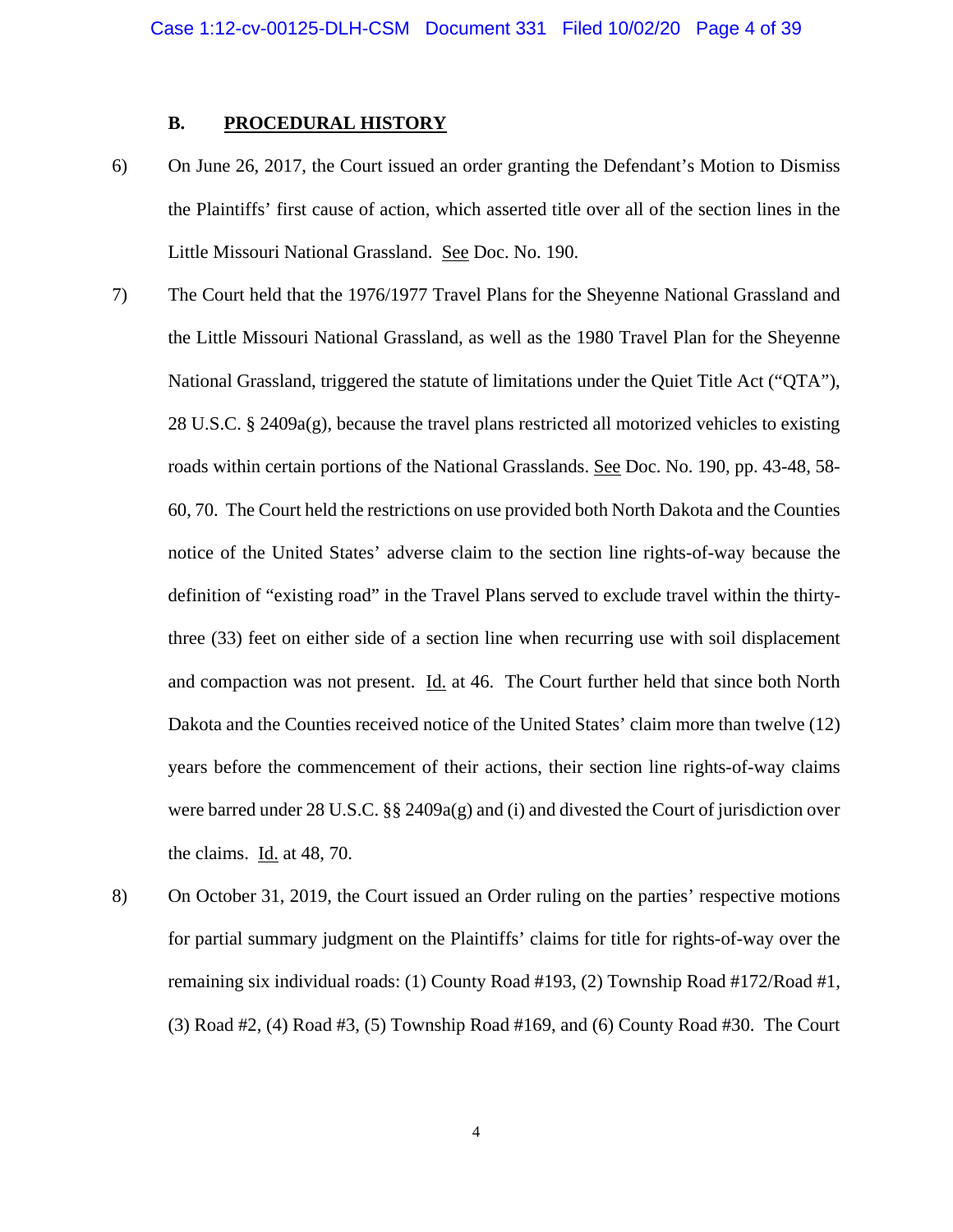### Case 1:12-cv-00125-DLH-CSM Document 331 Filed 10/02/20 Page 5 of 39

granted in part and denied in part the Counties' motion for partial summary judgment and denied the United States' motion for partial summary judgment. See Doc. No. 271.

- 9) In the October 31, 2019 Order, the Court held that the fencing of the Theodore Roosevelt National Park did not trigger the statute of limitations as to County Road #193 and Road #2 because the disputed portions of these two roads outside of the Park had independent utility and remained in use by local farmers, ranchers, hunters, and recreationists. See Doc. No. 217, pp. 15-17. The Court left for trial the issue of whether the 1976/1977 Travel Plan triggered the QTA statute of limitations for McKenzie County's claims to quiet title to Township Road #172/Road #1 and Road #3 – the issue being whether Township Road #172/Road #1 and Road #3 were "existing roads" under the Travel Plan. Id. at 12-13.
- 10) In the October 31, 2019 Order, the Court granted the Counties' motion for partial summary judgment as to Township Road #169 because the parties agreed that the road was established by petition and road order prior to the United States' reacquisition of the land surrounding the roads, and that such reacquisition was subject to McKenzie County's interest in the roads. <u>See</u> Doc. No. 271, p. 23. The Court further held that there were genuine issues of material fact in dispute as to McKenzie County's claim to quiet title to County Road #30, County Road #193, Township Road #172/Road #1, Road #2, and Road #3 and, therefore, summary judgment was not appropriate. Id. at 21-23.
- 11) On November 13, 2019, and days before the trial, the United States notified the Court of its intention to disclaim any adverse interest in three (3) claimed roads at issue – Road #30, Road #193, and Road #172 – that had been established by petition under North Dakota law. See Doc. No. 291. The United States filed a disclaimer of interest on January 3, 2020. See Doc. No. 316.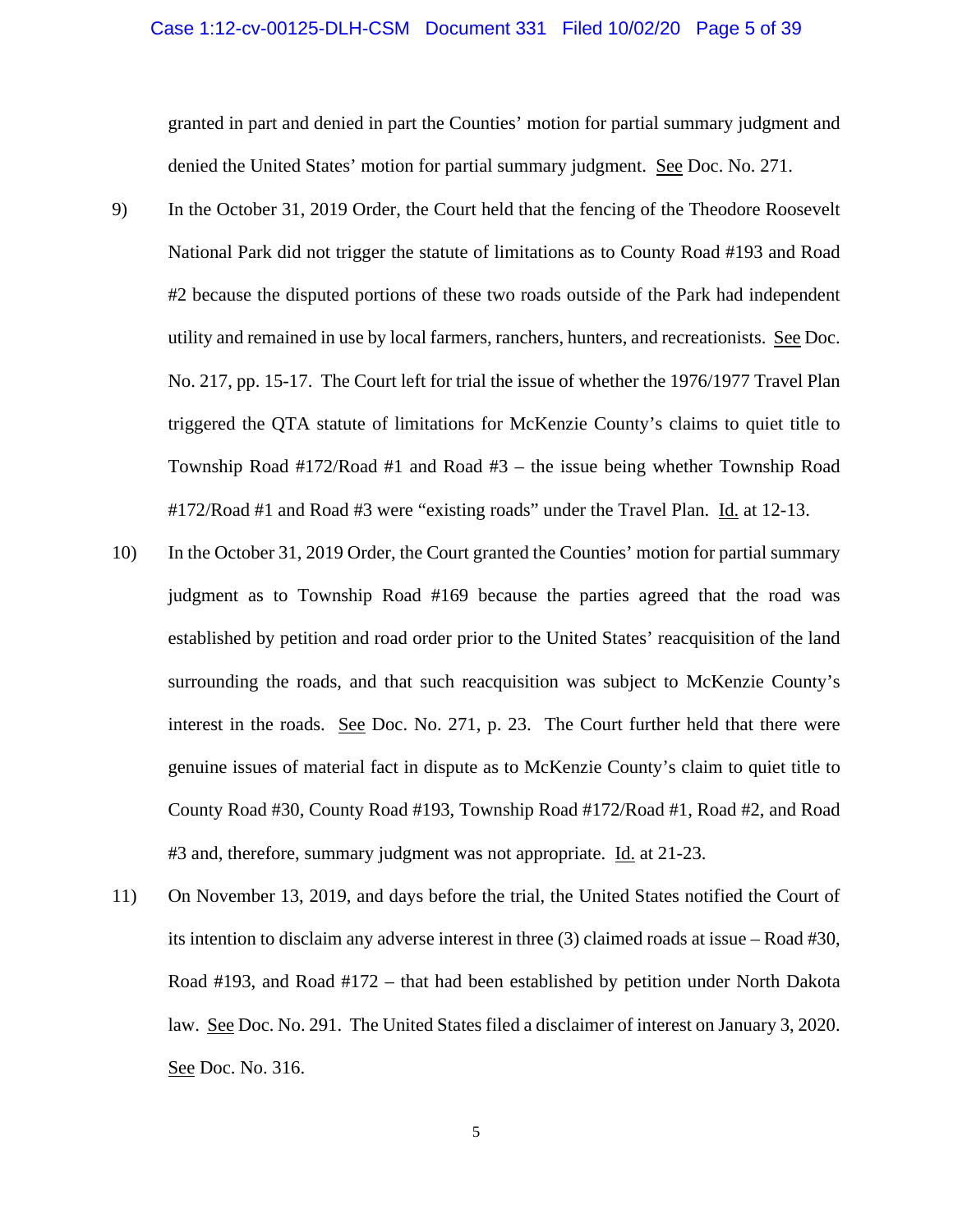- 12) On November 15, 2019, the Court entered an Order excluding from trial any evidence that may relate to the United States' claimed adverse interest in County Road #193, Township Road #172, and County Road #30. See Doc. No. 296. The Court also directed the United States to expeditiously finalize the QTA disclaimers as well as supporting documentation needed to quiet title in favor of McKenzie County to the rights-of-way to the three roads.  $\underline{Id}$  at 2.
- 13) On November 14, 2019, the Court entered an Order denying the United States' Motion in Limine to Exclude Expert Testimony Inferring Adverse Use of Roads. See Doc. No. 294. The Court held that it could draw reasonable inferences based upon the evidence presented to determine whether the public's use of a road was adverse. Id. at 3. In a bench trial, there is little reason to exclude potentially irrelevant evidence because the Court is capable of determining what evidence is relevant in reaching its decision. The Court also denied the United States' request to exclude the Counties' historical expert report for the same reason. Id.
- 14) On November 15, 2019, the Court entered an Order denying the United States' Motions in Limine to Exclude the April 3, 2000 U.S. Forest Service Map and April 7, 2000 Spike Thompson Letter, and Evidence of Use of Roads After United States' Reacquisition. See Doc. No. 298. The Court held there is little reason to exclude potentially irrelevant evidence because the Court is capable of determining what evidence is relevant in reaching its decision.
- 15) At trial, the Plaintiffs notified the Court they would withdraw their claims for Road #1 and also withdraw their reliance on a section line theory to quiet title to Roads #2 and #3. The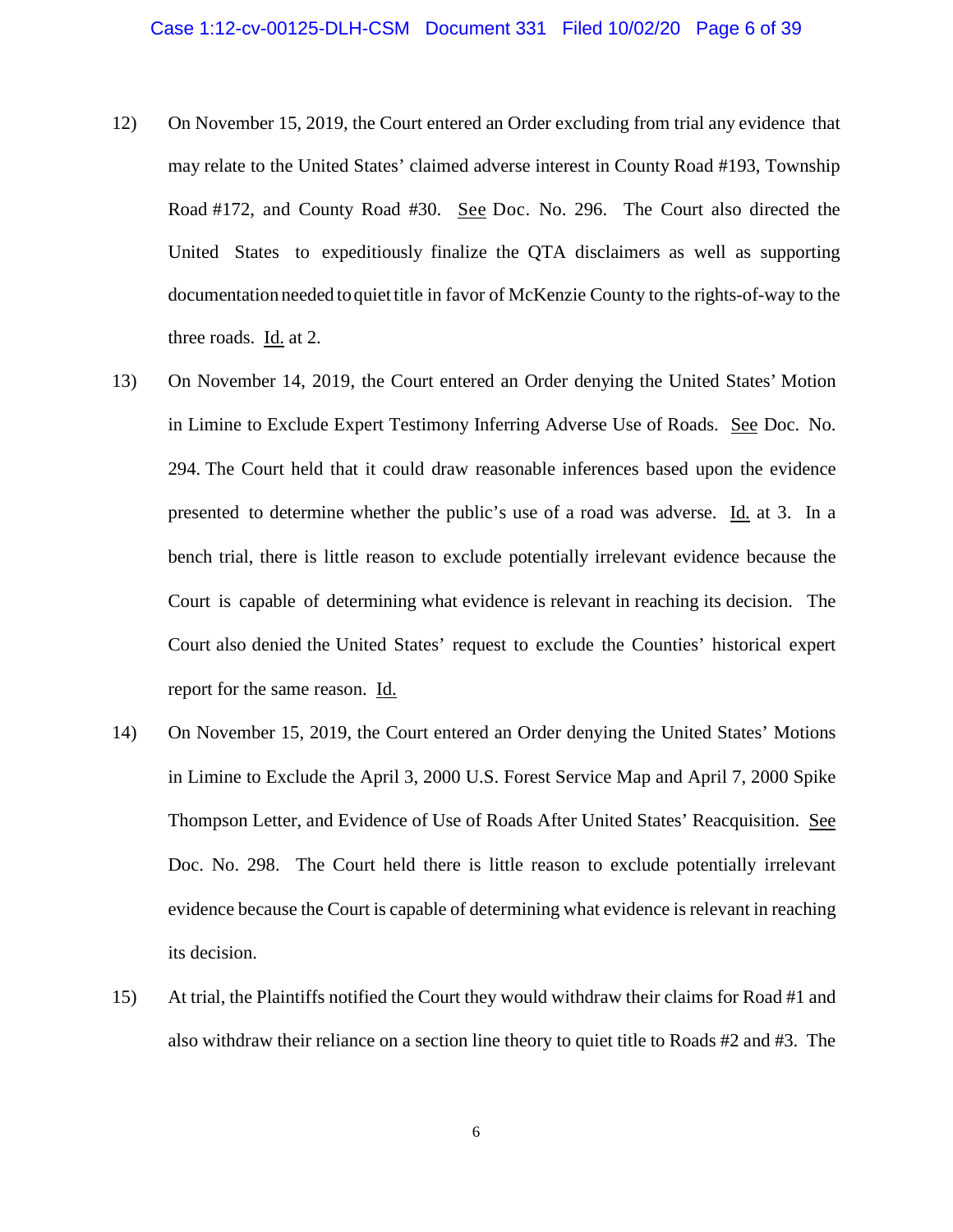### Case 1:12-cv-00125-DLH-CSM Document 331 Filed 10/02/20 Page 7 of 39

Plaintiffs filed a motion to dismiss these claims on November 25, 2019. See Doc. No. 311.

16) The Court heard live testimony from the Counties' experts William Haddick and Dr. Jennifer Stevens, as well as from two (2) ranchers from the area, Benjamin Lange and Eugene Pojorlie. The Court also heard live testimony from the United States' expert, Dr. Christopher S. Baker, and two U.S. Forest Service employees, Phillip J. Sjursen and Robert Dennee. In addition to live testimony and trial exhibits admitted into evidence, the Court also considered designated testimony from the depositions of Morris Tarnavsky, Ronald Anderson, Curtis Glasoe, and Curt Grudniewski.

# **C. THE LITTLE MISSOURI NATIONAL GRASSLAND AND THE LONG X AREA**

- 17) The land that now comprises the Little Missouri National Grassland ("LMNG") lies in western North Dakota. It is administered by the United States Forest Service ("Forest Service"). Trial Exhibit No. 400 is a map of the northern portion of the LMNG, which lies in McKenzie County, North Dakota. Trial Transcript. 425:1-9 ("Tr."). The northern half of the LMNG is administered by the Forest Service's McKenzie Ranger District. Id.
- 18) The Long X Area is an area of McKenzie County in the northern half of the LMNG. Tr. 324-25. It lies southeast of the North Unit of the Theodore Roosevelt National Park and the Little Missouri River. Two recreational trails—the Maah Daah Hey Trail and the Long X Trail run through the Long X Area. Tr. 429. The Forest Service currently prohibits the operation of motor vehicles in the Long X Area. The prohibition does not apply to grazing permittees, emergency response vehicles, and Forest Service personnel who manage the area. Tr. 429.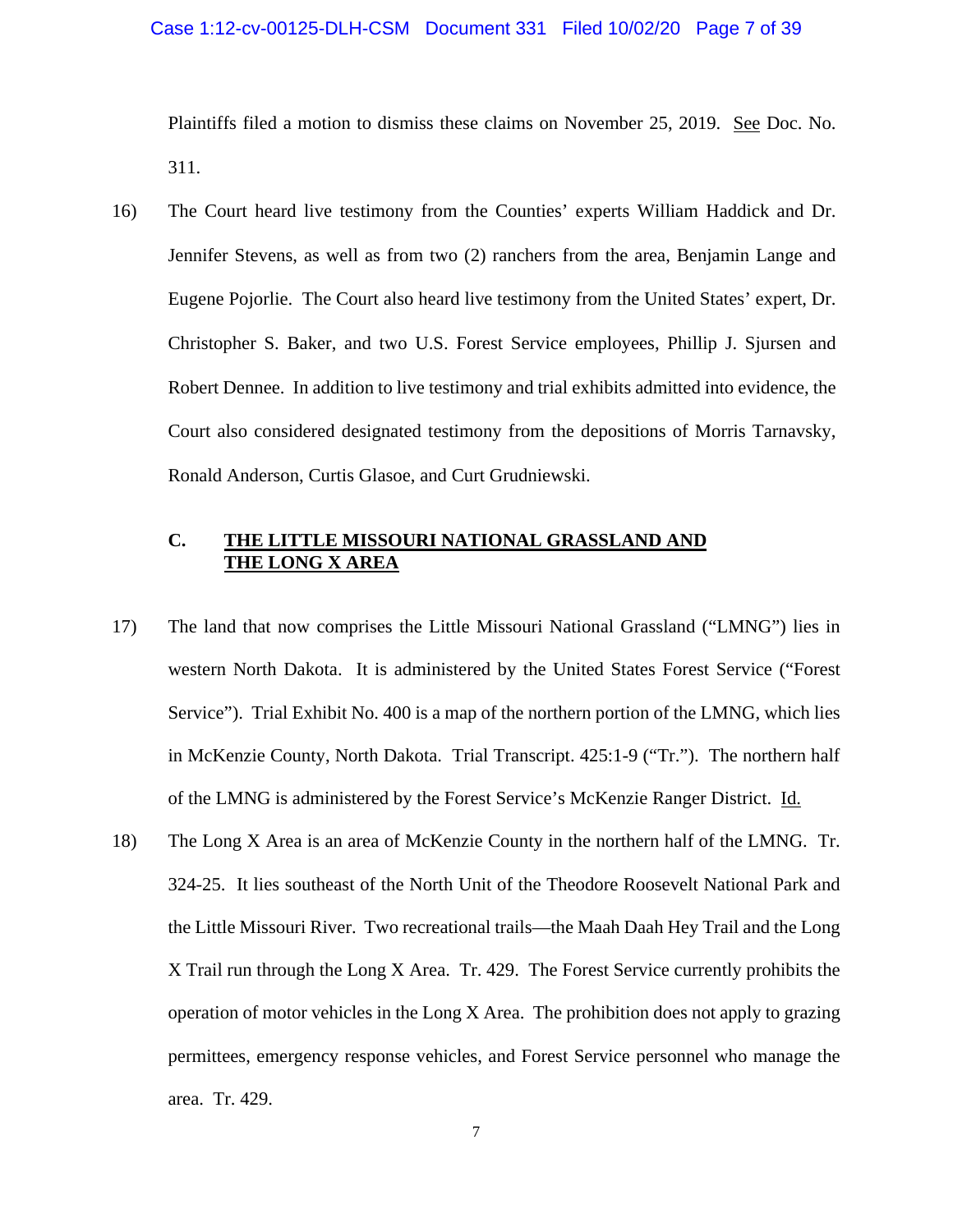- 19) All of the roads at issue in this litigation lie in one or both of two cadastral townships within the Long X Area: Township 147N, R99W (hereinafter "147-99") and Township 147N, R100W (hereinafter "147-100"). Each of these cadastral townships is thirty-six square miles. Tr. 177:11-14.
- 20) Throughout the period of early settlement of western North Dakota, the Long X Area remained isolated and sparsely populated. Settlement in the Long X Area was less stable than in other areas in western North Dakota, because the Long X Area lacked railroad infrastructure or a nearby town. Tr. 325-26. Around the turn of the twentieth century, the towns that were closest to the Long X Area were Medora and Dickinson. Tr. 349-50.
- 21) Settlement in the Long X Area began during the open range grazing era of the mid-1880s, when the Reynolds Brothers drove cattle from Texas to North Dakota, and established the Long X Ranch in McKenzie County, north of the Little Missouri River. Tr. 70:18-23; 327. By the late 1880s, the open-range cattle industry in North Dakota had entered a state of crisis. Tr. 327:1-7. By 1898, the Reynolds Brothers had sold off the last of their livestock to the Converse Cattle Company and left the area. Tr. 71:1-5; 179:15-17; 327:7-9. The departure of the Reynolds Brothers represented the end of the Long X era of open range grazing in the Little Missouri Region. Tr. 179:23-180:10.
- 22) Between 1898—when the Reynolds Brothers sold off their cattle and departed the Long X Area—and 1904—when General Land Office ("GLO") surveyors surveyed the Long X Area—there was a six year period during which there was scant evidence of any person having lived or worked in the Long X Area. Tr. 183:13-21; 327; 347:7-15. The Plaintiffs' historian expert, Jennifer Stevens, acknowledges that "[i]t was a lull," and that "[i]t was a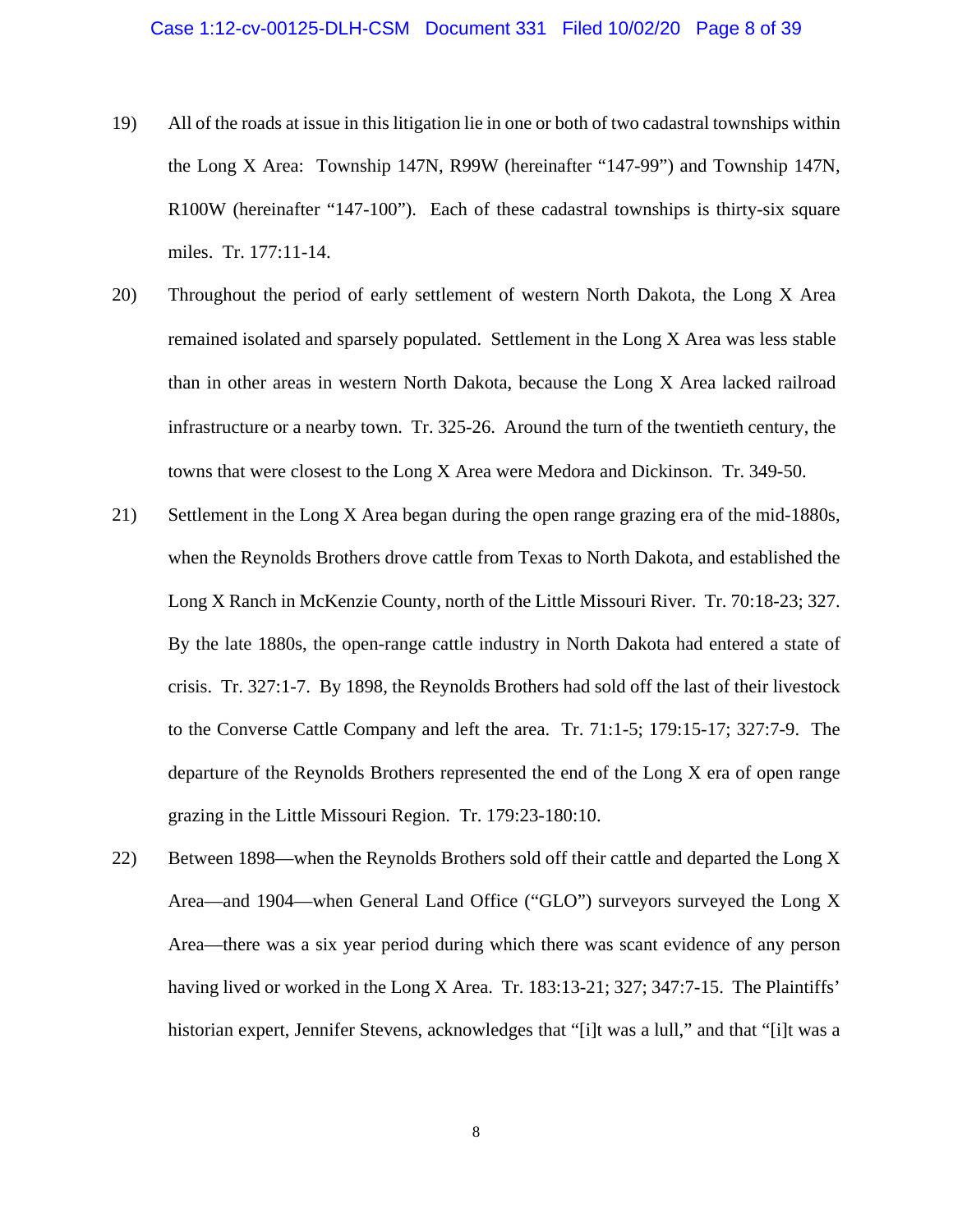### Case 1:12-cv-00125-DLH-CSM Document 331 Filed 10/02/20 Page 9 of 39

transition period, and I don't necessarily have any specific evidence" of any presence in the Long X area during those six years. Tr. 183:13-21; 222.

- 23) In 1899, the GLO began to survey the meridian lines between townships and then later the section lines within each of those townships. Trial Tr. at 62-63, 71. The GLO surveyors were given specific instructions on what to mark on their surveys and include in the corresponding plats. Tr. at 64. They were told to survey township lines and section lines, but would also denote roads that crossed the section lines and note the direction the road traveled. Tr. at 64-65. The field notes and corresponding plats also documented any settlers living on the land. Exs. 7-9, 265; see Tr. at 223-225. Once the surveys were completed, the United States started the process of patenting those lands to homesteaders. Tr. at 62.
- 24) In 1899, the GLO federal surveyors conducted a survey of the meridian lines of Townships 147 and 148 North, which included the survey of the township line between Township 147 North Range 99 West and Township 147 North Range 100 West. Tr. at 62-63; Ex. 14. The GLO surveyors then surveyed the section lines within these townships in 1904 and 1905. Exs. 11-13, 15. The information from the GLO surveyors' field notes were documented on GLO plats, which were finalized in 1907. Exs. 8-10, 265.
- 25) In 1908 and 1910, the Northern Pacific Railway ("NPR") received some of the first land patents for the odd-numbered sections of land in Township 147 North, Range 99 and 100 West. See Exs. 19, 25. These sections were granted to the railroad by the United States.
- 26) Settlers followed and patented land southeast of the claimed roads in Township 147 North Range 99 West starting in 1908 and extending north and west into the Long X area by 1910. Tr. at 72-73; Ex. 17 (Map of Long X Settlement); Ex. 18 (Summary of Patent Files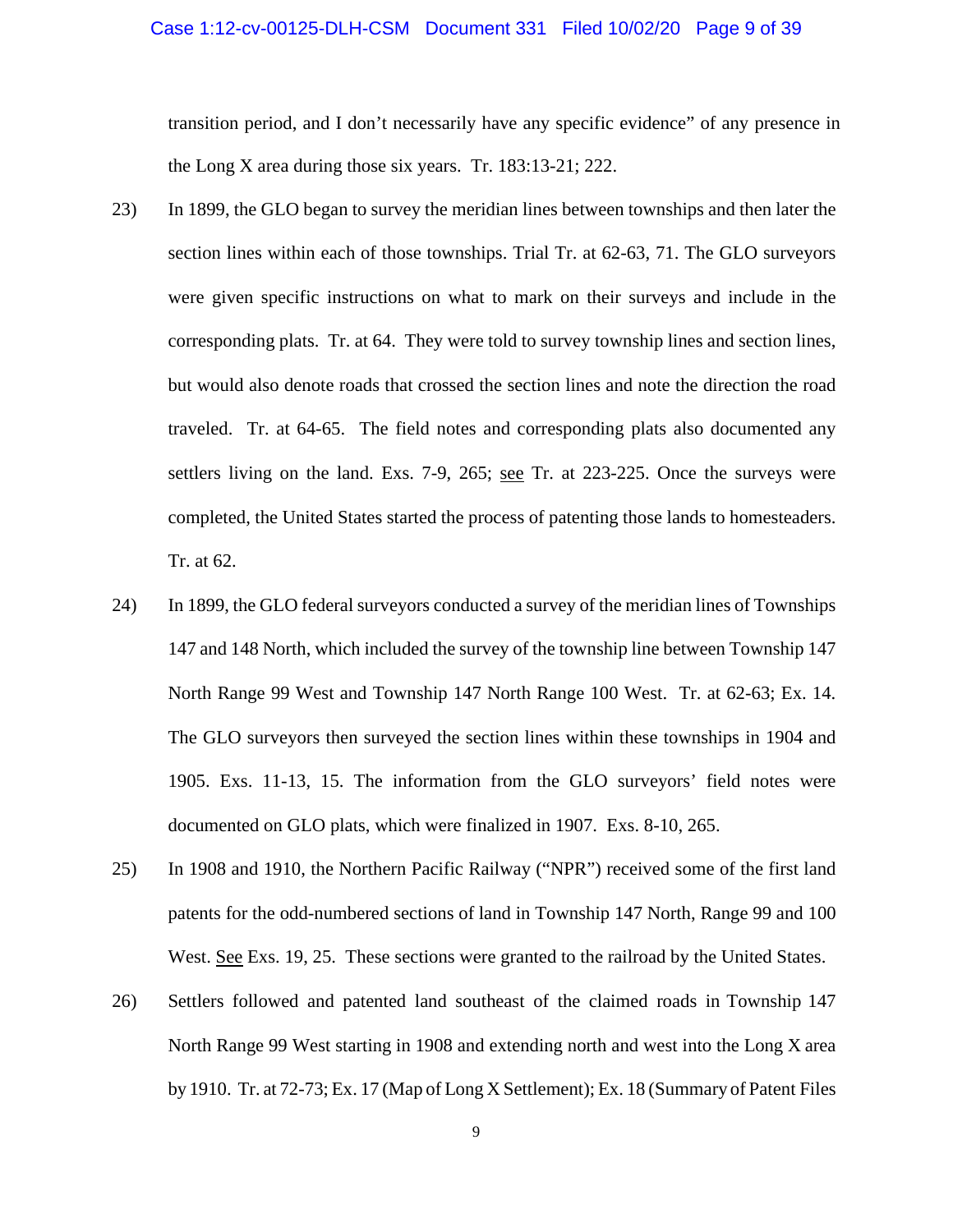and Patents); see Exs. 20-24, 26-29, 30-32, 33-35a, 36-36a, 37-37a, 39-40a, 42-42a (Patent Files and Patents). The settlers acquired land under settlement laws, including the Homestead Act of 1862, ch.75, 12 Stat. 392-93 (1862) (codified at 43 U.S.C. §§ 161-284) (repealed Oct. 21, 1976), which authorized a patent for up to 160 acres to anyone who settled and cultivated the public lands, and the 1916 Stock-Raising Homestead Act, ch.9, 39 Stat. 862, 862-865 (codified at 43 U.S.C. §§ 291 et seq.) (repealed Oct. 21, 1976), which allowed a patent for 320 acres. See Tr. at 72-74.

- 27) In response to "dust bowl" conditions in the 1930s, the United States Department of Agriculture ("USDA") made North Dakota a priority to relocate the failed farmers and buy back their land for conversion from cultivation to grassland agriculture. Tr. at 79-80; see Ex. 5 at 41-51. Pursuant to the National Industrial Recovery Act of 1933, Pub. L. 73-67, Title II, 48 Stat. 200 (1933) and the Emergency Relief Appropriations Acts of 1935 and 1936, respectively Pub. L. 74-11, 49 Stat. 115 (1935) and Pub. L. 74-739, 49 Stat. 1608 (1936), the USDA reacquired land in McKenzie County by deed from individual landowners or by condemnation from the Counties, which had foreclosed the land due to nonpayment of taxes. See Ex. 5 at 44-50. Parts of the federal recovery program were implemented through land utilization projects.
- 28) The land utilization projects were established to achieve the following:

To provide for the prevention and control of soil erosion; conservation and development of water resources; establishment of a demonstrational area for the public grazing of livestock; control of destructive animal life; and relief of unemployment by providing useful work in the reseeding, terracing and fencing of said land and the construction thereon of roads and structures necessary and appropriate to said project.

Ex. 134 at ¶ 3; see Exec. Orders 7673 and 7674, 2 Fed. Reg. 1512 (July 19, 1937).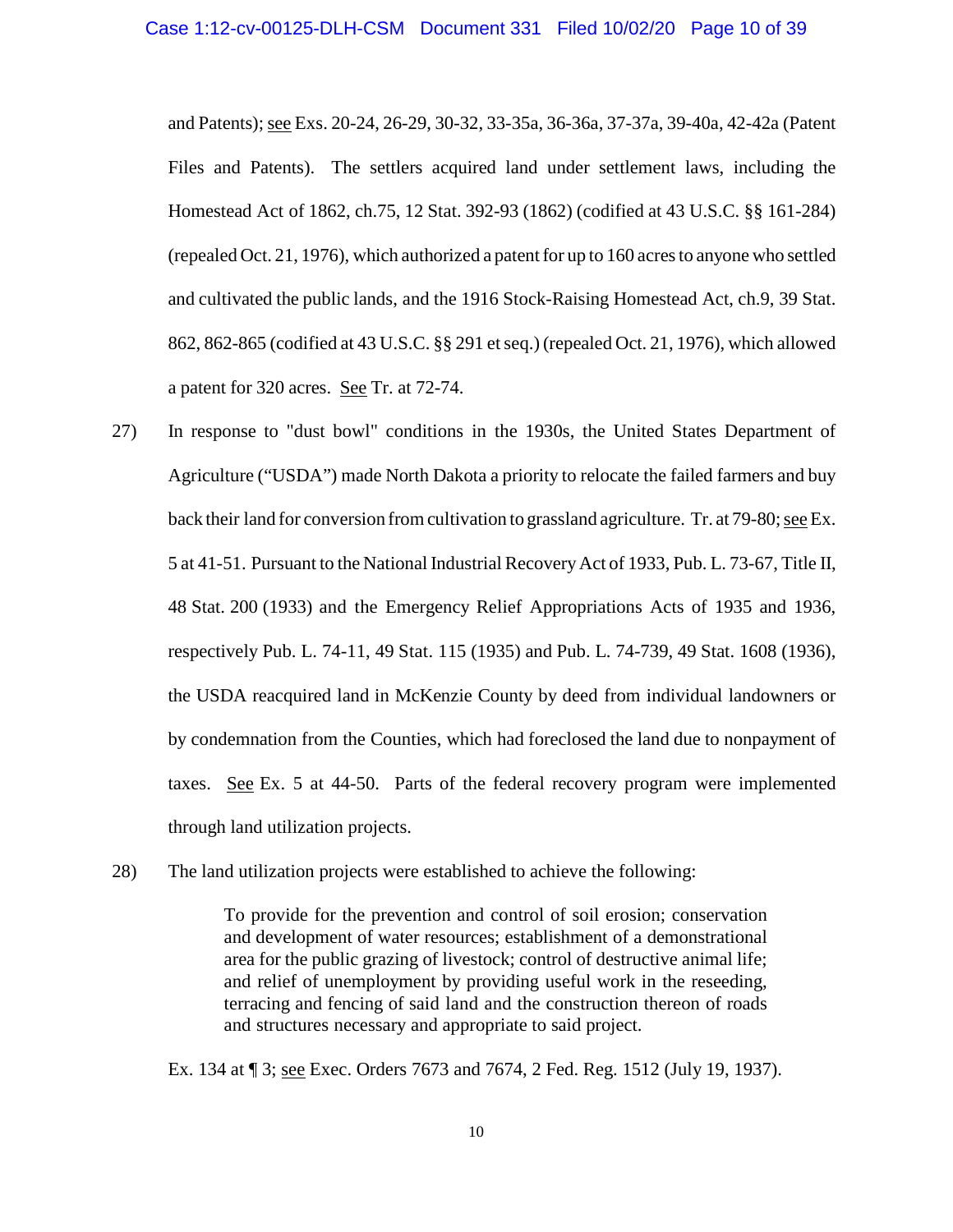- 29) The USDA condemned the lands that it reacquired from McKenzie County to extinguish the private landowner rights of redemption for nonpayment of taxes. see also e.g. Exs. 134-135, 138-139.
- 30) On July 27, 1937, Congress enacted the Bankhead Jones Farm Tenant Act to establish a more permanent status for the land utilization projects and to "promote more secure occupancy of farms and farm homes," to "correct the economic instability resulting from some present forms of farm tenancy," and for other purposes. Preamble, Pub. L. 75-210, 50 Stat. 522 (July 22, 1937); see Ex. 5 at 50. The Act authorized the USDA Secretary "to acquire by purchase, gift, or devise . . . submarginal land and land not primarily suitable for cultivation, and interests in and options on such land." Act of 1937, ch. 517, §32(a) (codified at 7 U.S.C. §1011(a)) (repealed Pub.L. 87-703, Title I, § 102(b), Sept. 27, 1962, 76 Stat. 607.). Property acquired was "subject to any reservations, outstanding estates, interests, easements, or other encumbrances." Id.; see also 36 C.F.R. §213.3(b).
- 31) Following the enactment of the Bankhead Jones Farm Tenant Act, President Franklin D. Roosevelt signed orders that reserved the remaining public domain lands within the same area of the Little Missouri National Grassland for the same objectives as the land utilization projects. See Exec. Orders 7673 and 7674, 2 Fed. Reg. 1512 (July 19, 1937). The reservations were explicitly subject to valid existing rights. Id.

# **D. ESTABLISHMENT OF ROADS**

**i. County Road #193 (Long X Divide Road)**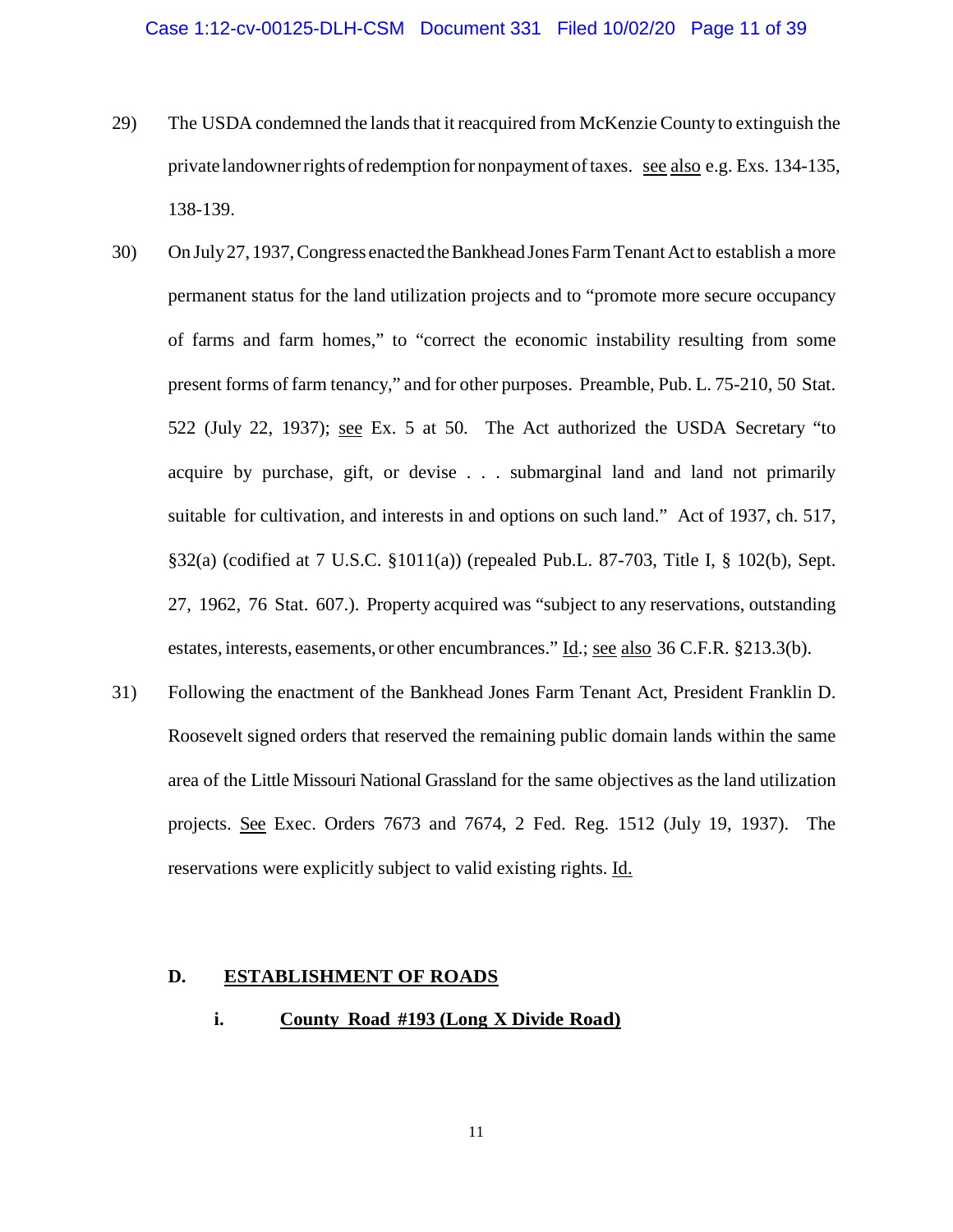32) The 1899 GLO federal survey notes first documented the Long X Trail or County Road #193 as a road bearing northwest and southeast from the section line between Section 13-147-100 and Section 18-147-99. Tr. at 157-158; Ex. 14 at CNTY-011825. The road was in existence for some time prior to the 1899 survey, and likely in existence since the mid-1880s during the first years of the Long X Cattle Company's presence in the area. See Ex. 6 at 7; Tr. at 170



Figure 1. Excerpt of Exhibit 7 to Dr. Stevens' Report at Ex. 5 depicting disputed roads from 2016 Survey.

33) When the GLO federal surveyor conducted a survey of the section lines within Township 147 North, Range 99 West in 1905, it documented the existence of County Road #193. See Tr. at 158-159; Ex. 15 at CNTY-002845. The segment crossing Section 17-147- 99, is shown as a wagon road bearing northwest from the section line between Sections 17 and 20-147-99. Tr. at 158-159; Ex. 15 at CNTY-002845. The 1907 GLO plat for this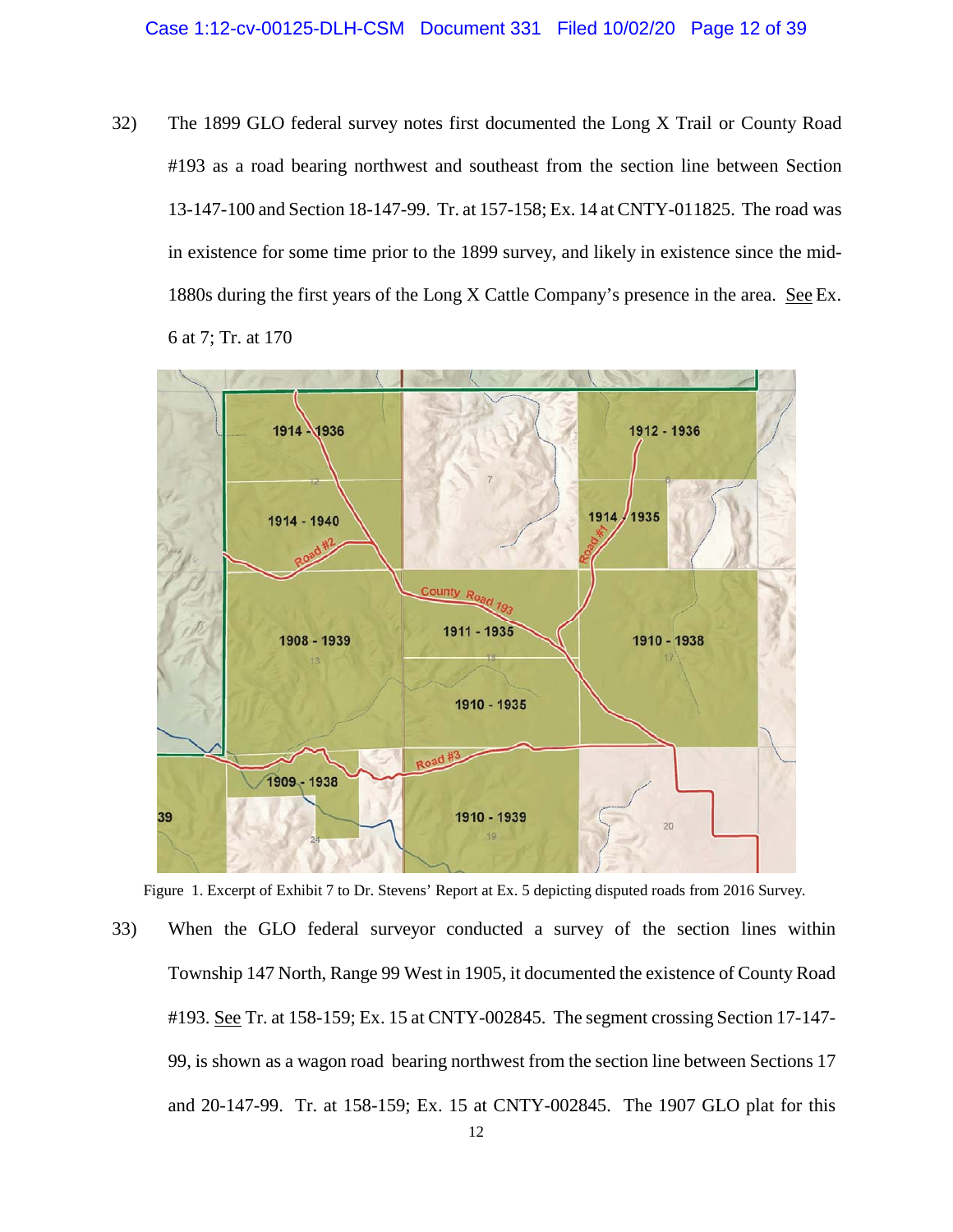township illustrates the 1904 federal surveyor field notes and depicts the entire Long X Trail or County Road #193, including that segment of the road at issue - the diagonal through the southwest corner of Section 17-147-99. Tr. at 158-159; Ex. 8.

- 34) The 1907 GLO plats also documented settlers within the townships where the original Long X Trail traversed from 1904-1905. Exs. 7-9, 265; see Tr. at 223-225. Dr. Stevens noted John Goodman, Emil Kollros, John Moon, Jacob Buhl, William Crist, and the Boehm Ranch within Township 147 North, Ranges 99 and 100 West. Tr. at 223-225. These settlers would have traveled northwest along the Long X Trail, including across the Section 17 diagonal, to reach the Little Missouri River and the county seat on the north side of the River. Tr. at 223-225. The Long X Trail led to the Long X Crossing on the Little Missouri River and connected to what is known as the Squaw Creek Road on the north side of the River. Tr. at 229; Ex. 5 at 24-25; Ex. 10.
- 35) In 1906, William Crist filed an application to establish the Mary Post Office on Section 25-147-99 to serve about 50 to 75 people living in the area before the lands were patented. Tr. at 98-99; Ex. 254 at CNTY-010135. The settlers traveled along County Road #193 to receive mail. See Tr. at 98, 106. In Thomas Ustenko's patent file for the south half of Section 18-147-99, there was an affidavit from Ustenko stating he received his mail at the Mary Post Office. Tr. at 106; Ex. 27 at CNTY-005527.
- 36) By 1910, the NPR received a patent for the odd-numbered sections of land, including Section 17-147-99, in the townships that County Road #193 traverses. See Ex. 25. Settlers patented land southeast of the claimed County Road #193 starting in 1908 and extending north into the Long X area starting in 1910. Tr. at 72-73; see Exs. 17-18, 20-24, 26-29, 30-32, 33- 35a, 36-36a, 37-37a, 39-40a, 42-42a.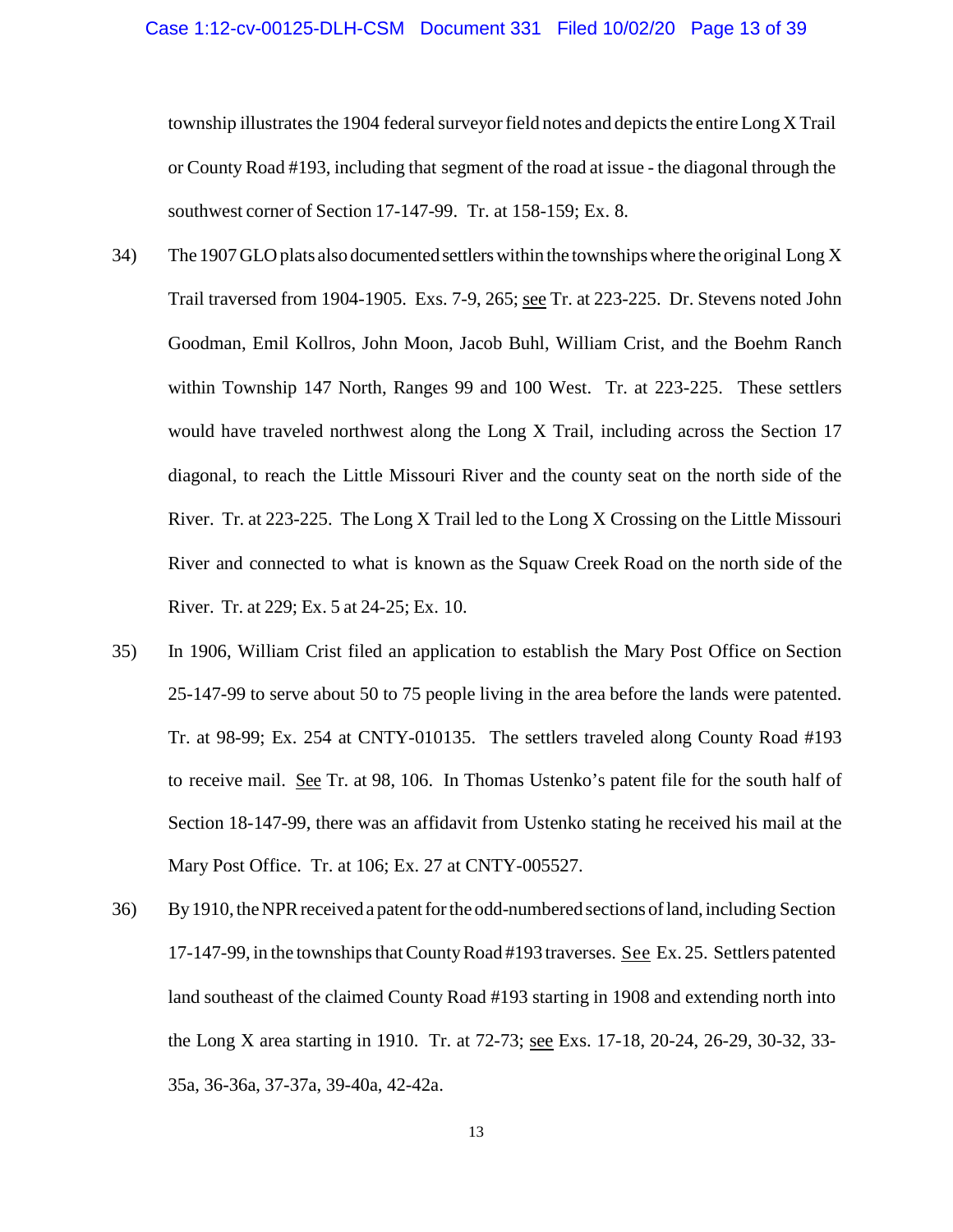- 37) The Northwestern Improvement Company, which managed the NPR land, entered into a sales contract with Herbert Jenner in 1913 to purchase certain tracts of land in the Long X area. See Ex. 163. The contract file notes that NPR had leased some of its land to a Mike Koller in 1912. Tr. at 140-141; Ex. 163 at CNTY-011106. Herbert Jenner completed his purchase of the NPR lands by 1918. Ex. 163a. Thomas and Andry Tarnovsky also signed a contract to purchase Section 17-147-99 from the NPR in 1917, and completed the purchase in 1921. Tr. at 228; Ex. 165.
- 38) The Long X area was never heavily populated. Tr. at 325-328. The area also lacked a lot of infrastructure, aside from the three roads, County Road #193, Roads #2, and Road #3, that connected landowners and the public to the Long X Area and the towns to the north and south. The roads also provided access to water sources at Achenbach Springs on Road #2 and Corral Creek on Road #3, and to purchase logs from the sawmill on Road #3. Tr. at 125, 133, 194; Ex. 6 at 48. These roads linked the public to post offices and schools. Tr. at 75, 219, 334. These roads were important because of the remoteness of the Long X area. Tr. at 246.
- 39) Under North Dakota law, landowners could establish township governments to build and maintain roads within a township or larger area. N.D. Cent. Code §§ 58-02-01, 58-03-01, 53- 03-07(12)-(13); 24-07-04. The Long X Area was originally in the Rhoades Township. Ex. 5 at 20. By 1925, the landowners in the area voted to establish the Long X Township, which included lands south of the Little Missouri River mostly in Township 147 North Ranges 98, 99, 100 and 101 West. See Ex. 5 at 41.
- 40) The census data for this area shows that resident numbers remained relatively constant until 1940. In 1925, the North Dakota Census identified about 152 people or 35 families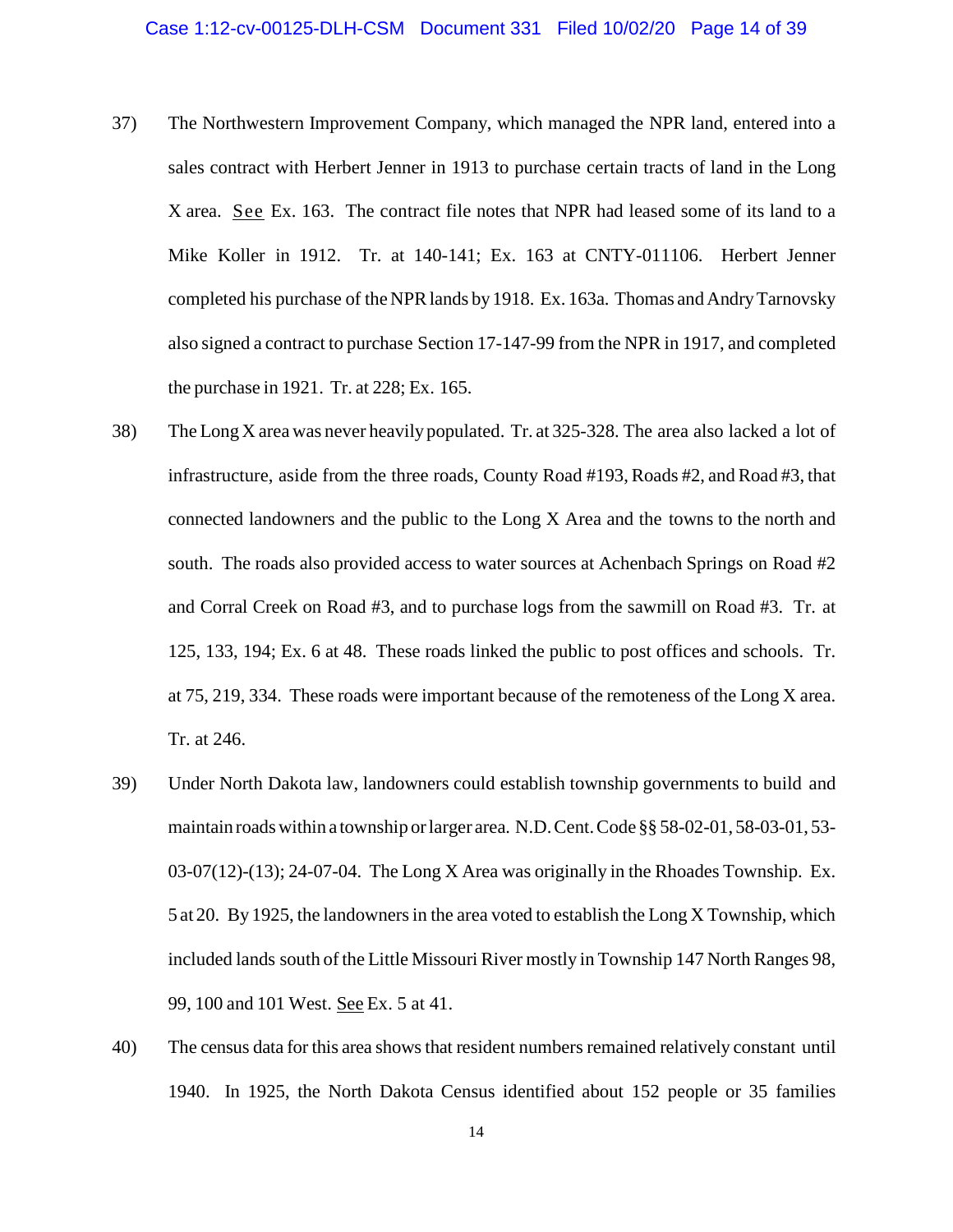residing in the Long X Township. Tr. at 484-486; Ex. 281. The 1930 census showed that the number of families in the Long X Township remained consistent, identifying 34 families, totaling 143 people. Tr. at 487; Ex. 282. The effects of the Depression and reacquisition were not seen until 1940 when the population dropped to 78 people. Tr. at 488; Ex. 283.

- 41) The homesteaders in the Long X area traveled along County Road #193, including the Section 17 diagonal, to reach the communities of Schafer, Grassy Butte and Watford City, haul grain and supplies, travel to the Mary Post office for mail, travel to schools, and visit other settlers in the area. Tr. at 156-157, 161-169, 228-230, 232-233. Dr. Stevens documented examples of settlers' travels in the Long X area, which would require the use of County Road #193, as reported in homestead applications and local newspapers during the relevant time period. Tr. at 156-157, 160-169; Ex. 5 at 57-64; see Ex. 45 (summaries of newspaper articles documenting travel patterns of settlers in the Long X area); see e.g. Exs. 47a, 55a, 61a.
- 42) A 1933 USDA Soil Survey Map of McKenzie County shows that by 1933 there were two schools serving the Long X area: (1) the Clifton School in Section 20-147-99 and (2) the Schmidtke School in Section 6-147-99. Ex. 433. The Schmidtke School had been in operation since at least 1920. Tr. 95; Ex. 255a (The Grassy Butte News article from July 15, 1920 - seeking bids to furnish coal and wood to the Schmidtke School, among others). The public would have traveled along County Road #193 to reach these two schools.
- 43) The absence of the Section 17 diagonal on the 1933 USDA Soil Survey Map, which depicts County Road #193, does not provide clear and convincing evidence that the diagonal was abandoned. The Section 17 diagonal was documented as a "County Grade"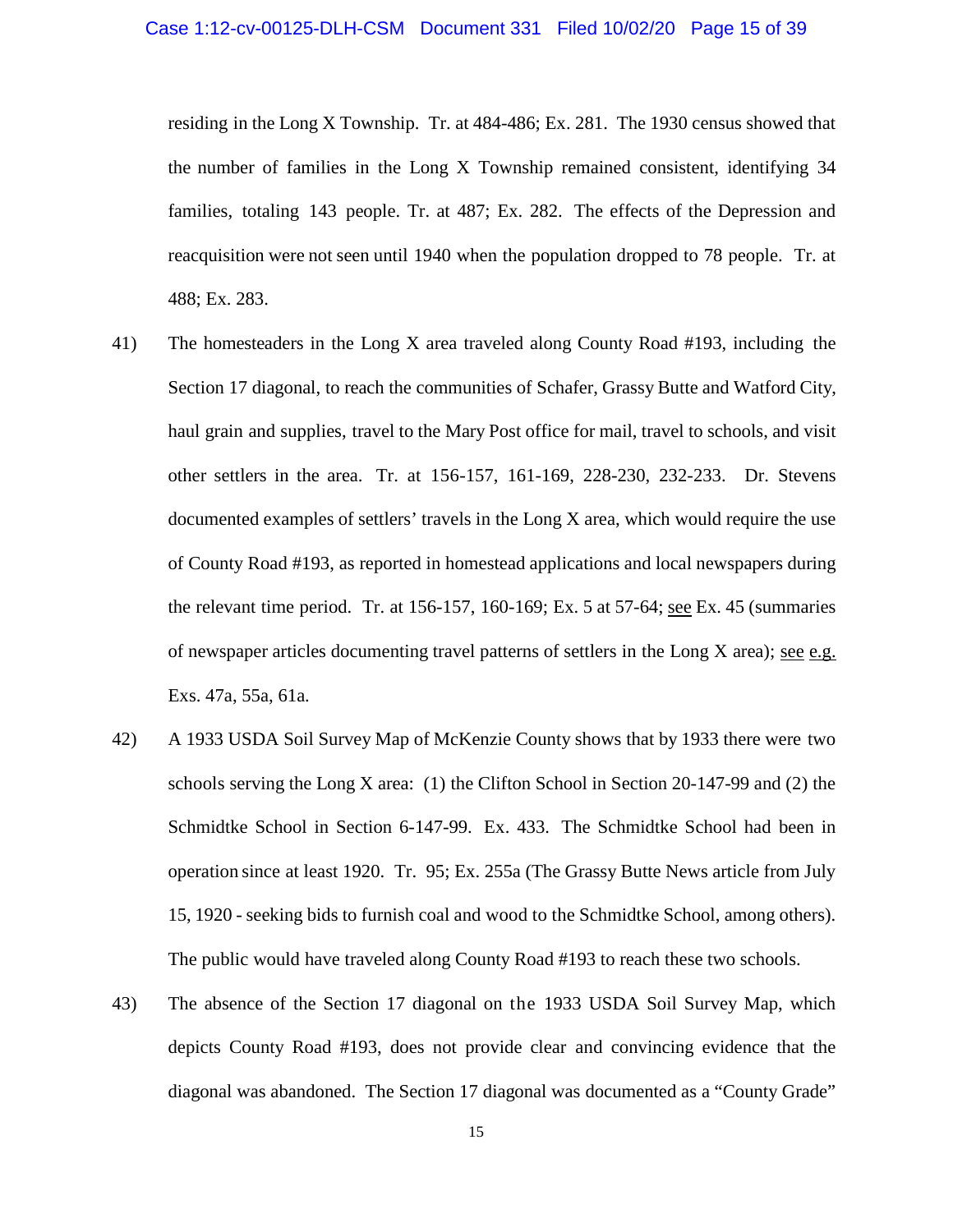road on two different USDA Little Missouri Land Adjustment Project Development Maps from 1935 and 1936 that show structural improvements on the land. Tr. at 166-167, 341- 342; Exs. 127, 435A; see also Ex. 5 at 48-49 (these maps are included as "Figures" in Dr. Stevens' report). The two maps also show a car pass or cattle guard on County Road #193 where it crossed the section line between Sections 17 and 20-147-99. Tr. at 166-167, 342; Exs. 127, 435A; see Ex. 5 at 48-49. These maps and improvements support the continued use of the Section 17 diagonal.

- 44) The federal government reacquired Section 17-147-99 (Tract 506) in 1937 through condemnation and "[s]ubject to and excepting all existing public roads, public utility easements and rights-of-way." See Ex. 134 at CNTY-001175 - 001176. The judgment granted all existing public roads to McKenzie County and this grant would have included the diagonal through Section 17.
- 45) After reacquisition, the Section 17 diagonal of County Road #193 is visible on a 1939 Aerial Photograph of the Long X area that was taken on August 3, 1939. Tr. at 436; Ex. 469.
- 46) The public continued to use County Road #193, including the Section 17 diagonal, after the federal government reacquired the underlying lands. See Tr. at 411 (Dr. Baker testified that "the Section 17 diagonal certainly did exist once reacquisition occurred."). The Section 17 diagonal also appears on numerous maps (see Ex. 465) from the 1940s to the present, and was identified by the U.S. Forest Service as a County Road in 2000 (Exs. 154- 154c; Curtis Glasoe Dep. Tr. at 50:13 - 52:4, Ex.2).

16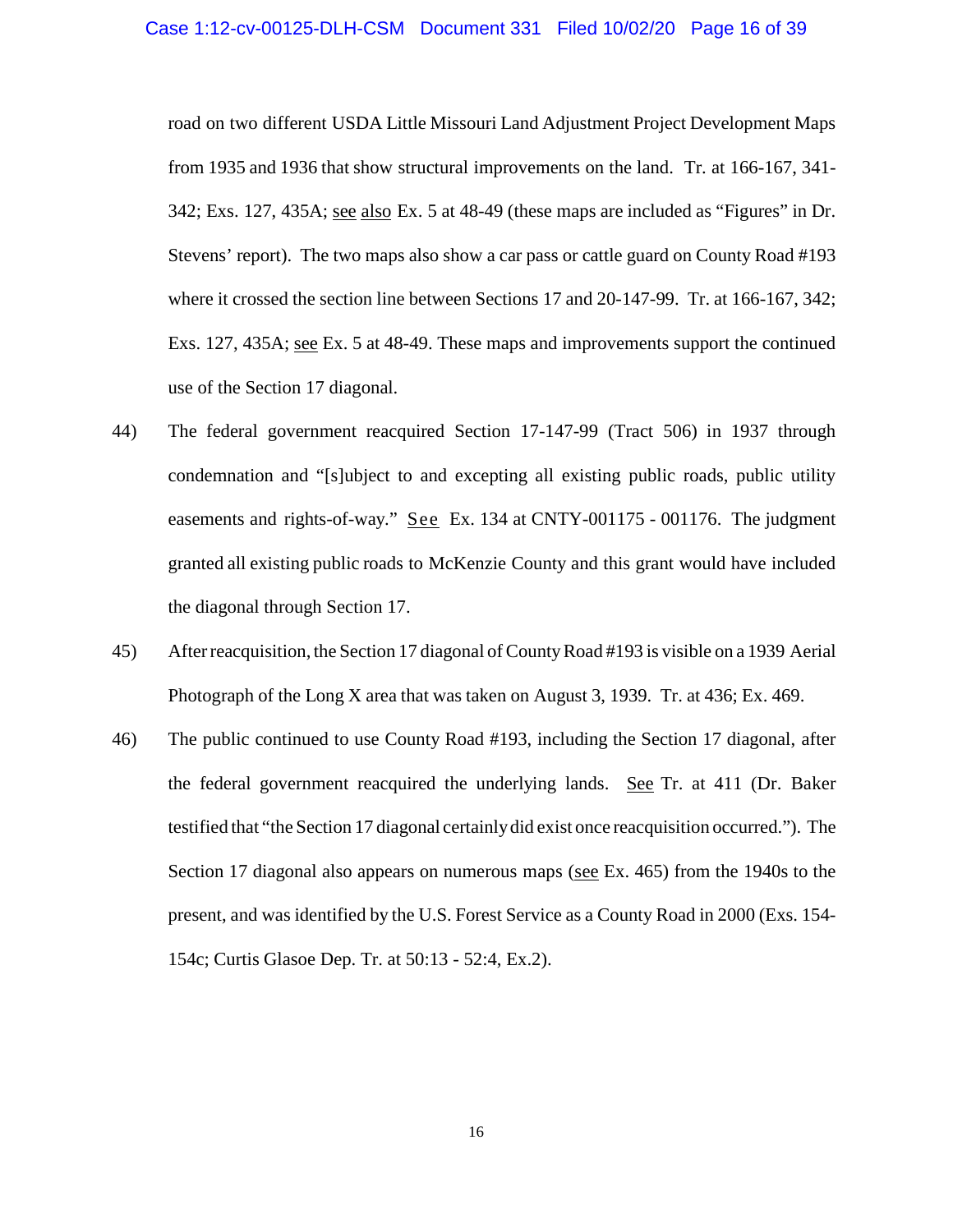### **ii. Road #2 (Achenbach Road)**

- 47) The 1904 GLO federal surveyor field notes document the subdivision and meander lines of Township 147 North Range 100 West and identify Road #2 as a "wagon road" as it crossed section lines. Tr. at 134-136; Ex. 9; Ex. 11 at CNTY-002568, 002576-002577, 002586. Because the road existed by 1904 when it was recorded by the USGS surveyor, Road #2 would have predated the survey by some period of time to have become sufficiently traveled to warrant mention on the federal survey. See Tr. at 136, 170; see also Ex. 6 at 7. The 1907 GLO Survey Plat of Township 147 North, Range 100 West reflects the field notes and shows Road #2 traveling west and north through Sections 12, 11, 10, and 3-147-100. Ex. 9. The field notes and plat also show that Road #2 led to one of the first houses in the area occupied by John Goodman and by 1904 the road ended at an important water source, the Achenbach Springs. Ex. 9; Ex. 11 at CNTY-002586, 002623.
- 48) The United States issued patents to NPR in 1908 for the odd-numbered sections of land, including Sections 3 and 11-147-100, in the township that Road #2 traverses. Ex. 19. The NPR leased Sections 3 and 11-147-100 to Mike Koller in 1912 and then sold these sections, and other land to Herbert Jenner in 1913. Tr. at 139-141; Exs. 163, 163a. By 1914, other settlers began to file homestead applications on the lands traversed by Road #2. Tr. at 136-147; see Exs. 34, 34a, 37, 37a, 39, 39a, 42, 42a.
- 49) Road #2 provided the primary route to access to homesteads, water at the Achenbach Springs, graze livestock and cultivate the lands, visit neighbors, to schools, travel to the Mary Post Office for mail, and to County Road #193 to travel to areas such as Grassy Butte, Killdeer, Alexander, Schafer, and Watford City. Tr. at 147, 149-151, 154, 219; see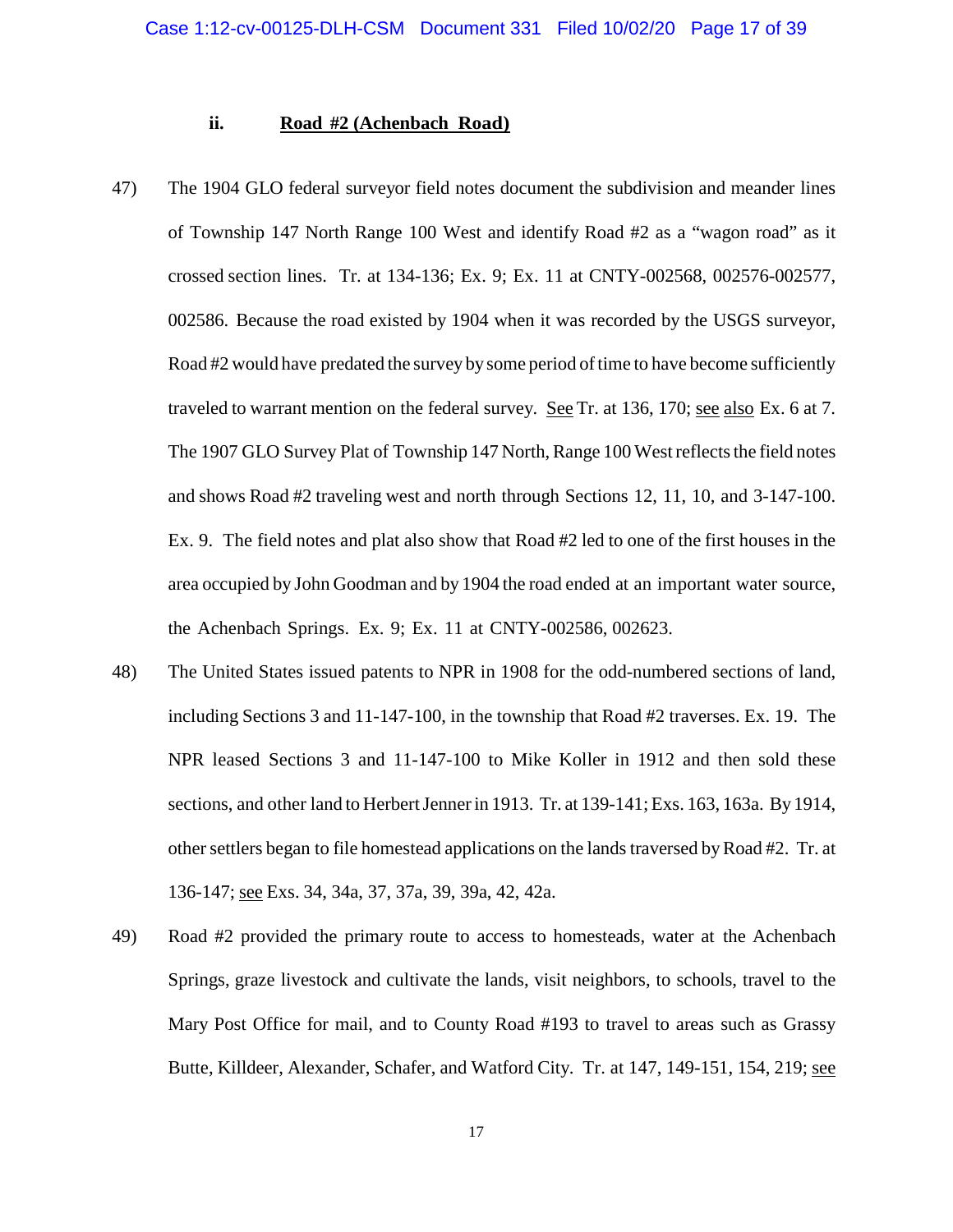e.g. Ex. 64a. Dr. Stevens documented in her report the settlers' travels in the Long X area, which would require the use of Road #2, as reported in homestead applications and local newspapers during the relevant time period. Ex. 5 at 75-76; see Ex. 45 (summaries of newspaper articles documenting travel patterns of settlers in the Long  $X$  area); <u>see e.g.</u> Ex. 64a.

- 50) The establishment and public use of Road #2 predated the settlement which occurred from 1913 to 1922. The existence and use of the road was clearly visible and never interrupted with gates or fences. The public use of the road was inconsistent with the land rights of the owners and settlers along the road.
- 51) By 1933, the USDA Soil Survey Map shows Road #2 extending northwest to the Little Missouri River where it connected to the road located on the west side of the River. Tr. at 491; Ex. 433.
- 52) As to the segment of Road #2 through Section 12 and part of Section 13-147-100, the federal government reacquired the underlying lands in 1939 and 1940 through condemnation and "subject to and excepting all existing public roads, easements and rights-of-way." Exs. 138, 139. The judgment granted to McKenzie County all existing public roads, rights-ofway and easements, which included Road #2.
- 53) Road #2 remained in use after the federal government reacquired the underlying lands. See Tr. at 420 (Dr. Baker testified that he "did not find a 20-year period where Road 2 was not used, that is correct."). Road #2 appears in various maps (Exs. 154-154c, 465) from the 1940s to the present and was visible on aerial imagery from 1975 (Tr. at 443-444). Road #2 also saw continuous public use by ranchers, recreationists, and hunters, and was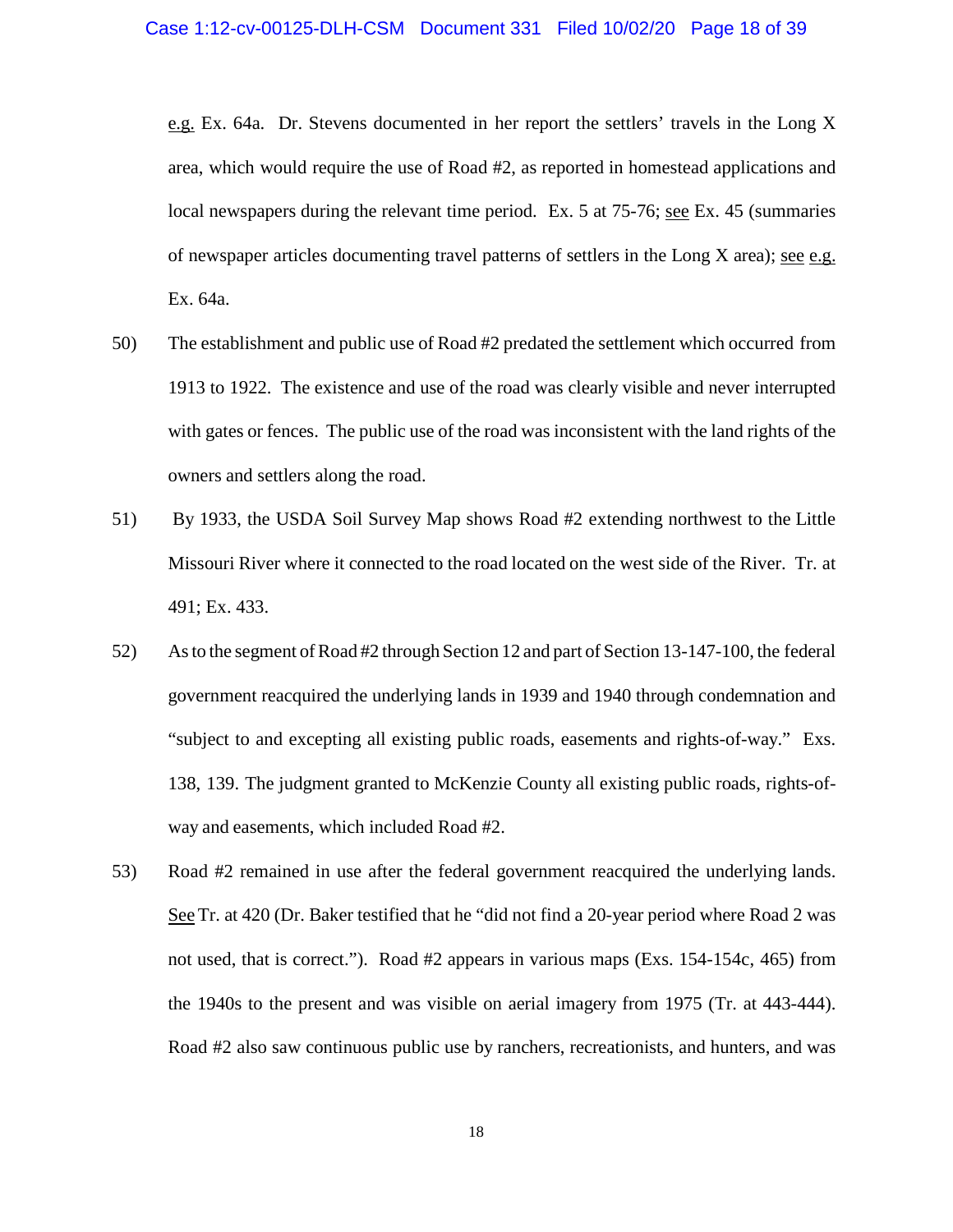maintained by the Grazing Association as a fireguard road. Tr. at 267-269, 299-301; Morris Tarnavsky Dep. Tr. at 81:23 - 84:22, 88:4 - 21, 91:13 - 92:12.

### **iii. Road #3 (Corral Creek Road)**

54) Road #3 overlaps Township Road #172 for ½ mile on the section line in Section 20-147-99. See Ex. 3a; Doc. No. 316-1. The United States disclaims all interest in this road segment, which was part of the 1922 order approved by the Rhoades Township. Doc. Nos. 316, 316-1. Road #3 continues west into Section 19-147-99, Section 23-147-100 and a small segment in Section 24-147-100. See Ex. 3a. See Figure 2.



Figure 2. Excerpt of Exhibit 7 to Dr. Stevens' Report at Ex. 5 depicting Road #3 from 2016 Survey.

55) The 1905 GLO federal surveyor's field notes first documented Road #3 as a "Road" at three different places where Road #3 crossed the section line between Sections 18 and 19-147-99. Tr. at 85, 101-103; Ex. 15 at CNTY-002844, 002846. Because the road existed by 1904 when it was recorded by the USGS surveyor, Road #3 would have predated the survey for some period of time to have become sufficiently traveled to warrant mention on the federal survey. See Tr. At 85, 170; see also Ex. 6 at 7. The 1907 GLO Plat reflected the field notes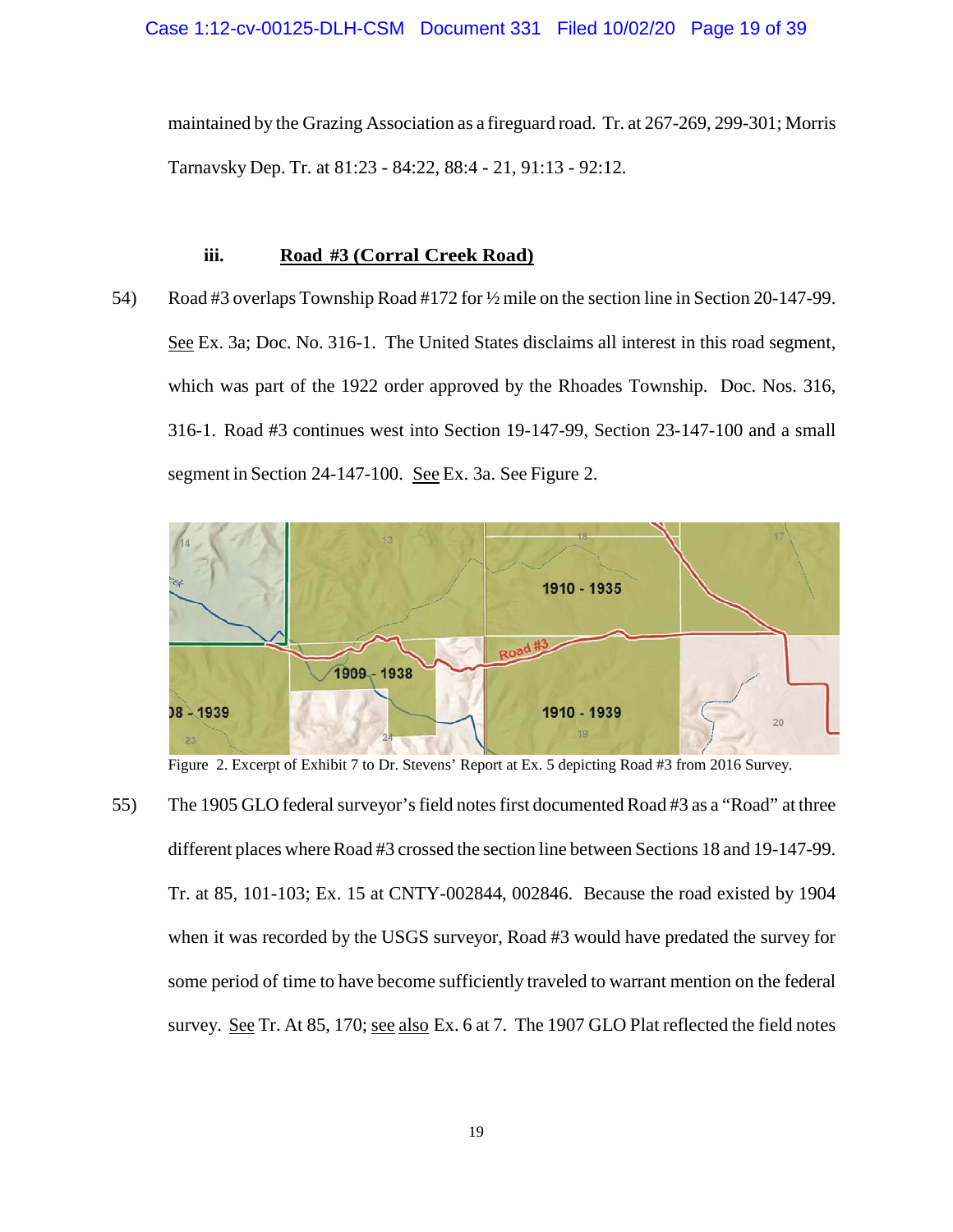### Case 1:12-cv-00125-DLH-CSM Document 331 Filed 10/02/20 Page 20 of 39

and shows the segment of Road #3 through Sections 20, 19, and 18-147-99. Tr. at 84-85; Ex. 8.

- 56) The NPR received patents for the odd-numbered sections near and traversed by Road #3 in 1908 and 1910. Tr. at 106-109; Exs. 19, 25. The NPR sold Section 19-147-99 and Sections 13 and 23-147-100 to Henry Simons in 1916 and contracted to sell Section 17- 147-99 to the Tarnovsky brothers in 1917. Tr. 109-111; Exs. 164, 165.
- 57) Road #3 extended west to provide access to a sawmill on Charles Lange's property in Section 24-147-100 (Ex. 6 at 48) and to the settlers who homesteaded the adjacent and underlying parcels. From 1909 through 1922, other settlers filed homestead applications and proved up their homesteads on the lands traversed by Road #3. Tr. at 86-91, 103-116; Ex. 5 at 80; see Exs. 17, 26, 27, 27a, 32, 36, 36a, 40, 40a. The settlers immediately adjacent to Road #3 included Charles Lange, Emma Lange Westrum, Florence Carson Lange, Tomas Ustenko and Thomas Clifton. See Ex. 17. Other settlers in the area included H. Cierkevny, Carl Carson, Hugh Leeper, Walter Clifton, and Fred Anderson. See Ex. 17. The east half of the northwest quarter of Section 24-147-100 was never patented and remained in the public domain. See Ex. 17.
- 58) The Langes logged cedar and operated a sawmill near the Corral Creek in 1915 and in 1930. Ex. 6 at 48. Corral Creek also provided a reliable source of water for settlers who did not have well water. Road #3 was the only existing route to take, considering the topography of the land, to reach the homesteads and to reach County Road #193 and Township Road #172. See Exs. 8, 9; see also Trial Tr. at 415-416. Dr. Baker testified that he found no evidence of any other roads coming from the south to access Charles Lange's land in Section 24-147-100. Tr. at 415-416.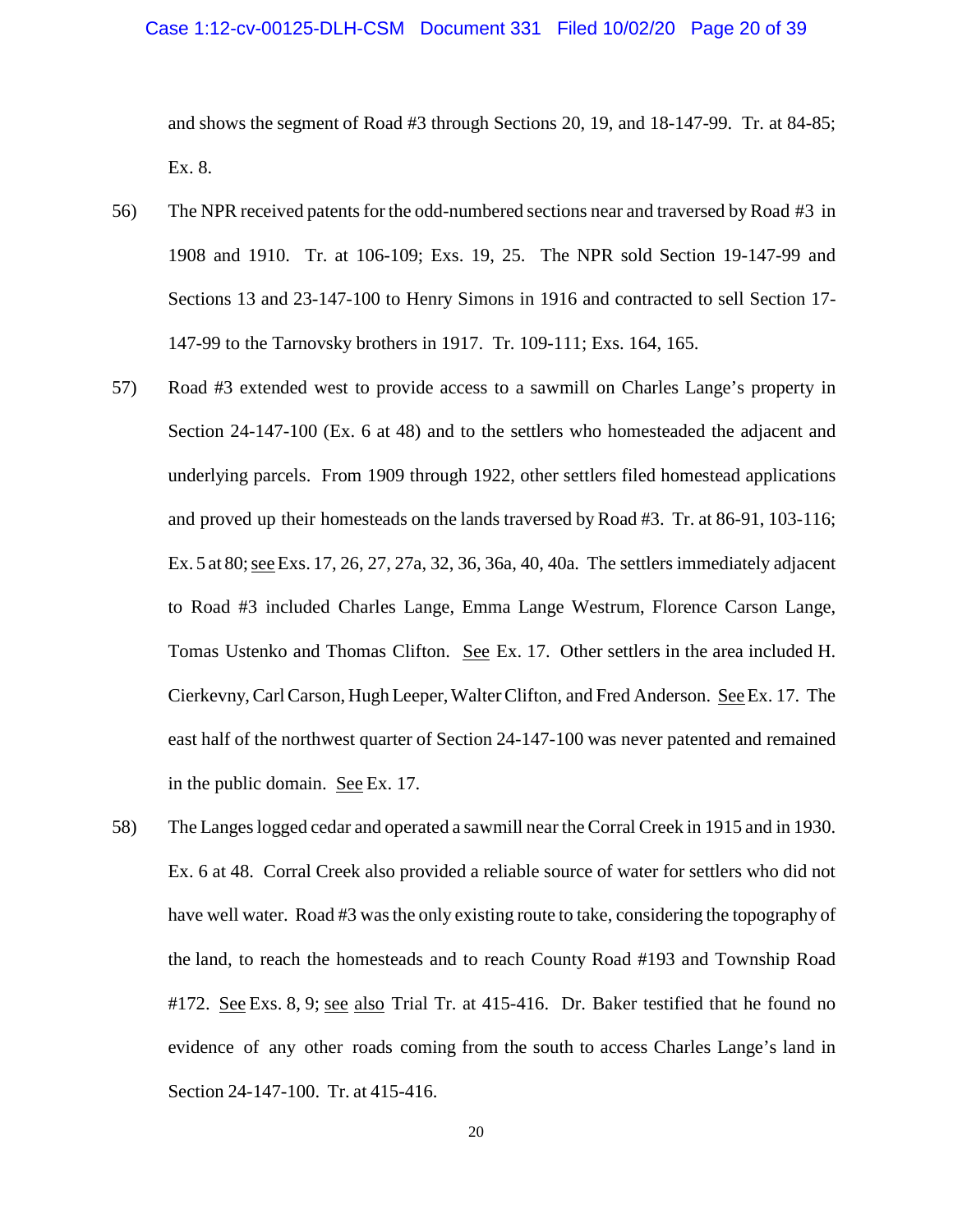- 59) The settlers used Road #3 to reach their homesteads, graze livestock and cultivate the land, visit neighbors, take their kids to school, travel to the Mary Post Office for mail, and access County Road #193 to travel to areas such as Grassy Butte, Killdeer, Alexander, Schafer, and Watford City. Tr. at 104-120, 167-170. Dr. Stevens documented the settlers' travels in the Long X area, which would require the use of Road #3, as reported in homestead applications and local newspapers during the relevant time period. Tr. at 104-120; Pls. Ex. 5 at 80; Ex. 45 (summaries of newspaper articles documenting travel patterns of settlers in the Long X area); see e.g. Exs. 63a, 68a, 94a.
- 60) The Long X Township census data from 1930 and 1940 reveals that many of the original homesteaders and their families along Road #3 did not leave, including Charles Lange, Andrew Tarnvasky, Thomas Clifton, and Walter Dassenko. See Exs. 282, 283. Florence Carson/Lange appears to have left the Long X Township some time between 1925 and 1930 (compare Ex. 281 with Ex. 282), but "Don" G. Simpson acquired her land in Section 14-147-100 after she left. Ex. 434; see Ex. 282 ("John" G. Simpson lived in the Long X Township in 1930).
- 61) Descendants of the original homesteaders, including Benjamin Lange, Eugene Pojorlie, and Morris Tarnvasky, remain in the area to this day, suggesting that the sale of the farms did not equate with relocation or non-use of Road #3. Tr. at 250-251, 254, 270, 284-285; Morris Tarnavsky Dep. Tr. At 13:14 - 24, 23:13 - 26:6. The Township census data show that residents stayed until 1940 after the USDA condemned or purchased the land. Ex. 283.
- 62) The United States first reacquired land traversed by Road #3 in 1935, when it purchased Section 18-147-99 from the Dassenkos by private deed. Ex. 131. The other land parcels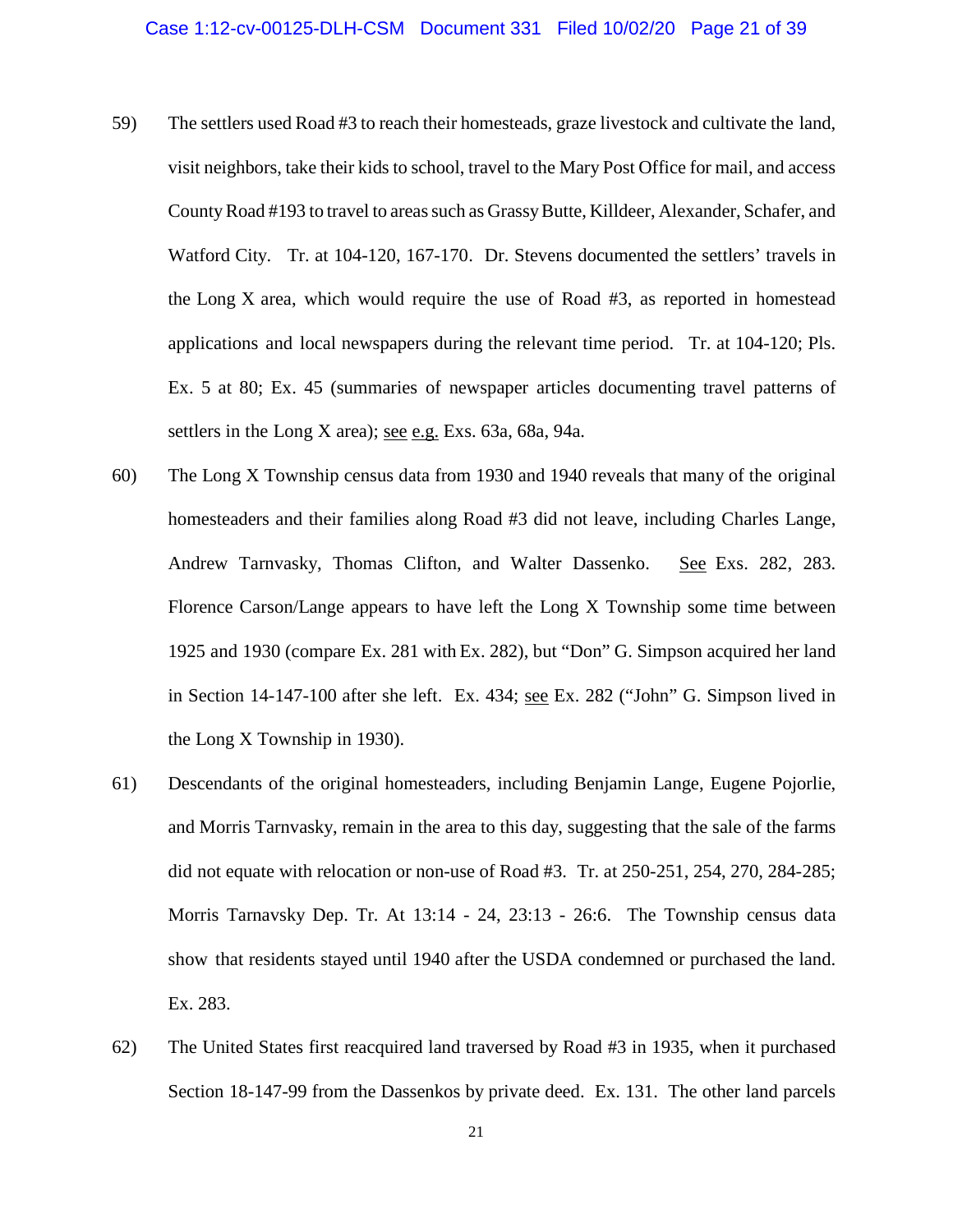were reacquired from 1937 to 1939 by the United States through condemnation and "subject to and excepting all existing public roads, easements and rights-of-way." Exs. 134, 135, 137, 138. The condemnation orders granted to McKenzie County the "existing public roads, easements and rights- of-way" as well as a 6¼ percent royalties on all minerals that may be developed. Id.

- 63) After reacquisition, the public continued to use Road #3 even after the Theodore Roosevelt National Park boundary was fenced. Benjamin Lange testified that his first uses of Road #3 were in the late sixties, early seventies, and he traveled Road #3 by horseback, snowmobile, pickup, and four-wheeler. Tr. at 260-261, 282. Eugene Pojorlie testified to first traveling Road #3 in the late sixties by Jeep, as well as by snowmobile and motorcycle. S e e Trial Tr. at 295, 298. Morris Tarnavsky testified at his deposition that he traveled on Road #3 in the early 1970s by snowmobile and at that time there was a wooden plank bridge across the creek channel before the road reached the Park boundary. Morris Tarnavsky Dep. Tr. at 105:22 - 107:8. Ranchers have used and continue to use Road #3 to access Pasture 8-1, and other public uses include hunters, Boy Scout troops, mountain bikers, and other recreationists. Tr. at 253-255, 260-265, 272, 298-299.
- 64) Road #3 was also well maintained by the Grazing Association as a fireguard road, which is also known as a "black" road, about 12 to 15 feet wide, with no grass between the tire tracks and is used both for access to fires and to help stop the spread of fires on the Grasslands. Tr. at 261-262, 297-298; Morris Tarnavsky Dep. Tr. at 110:2 - 111:4. The Grazing Association also installed water pipelines, stock tanks, and wells along Road #3 in the mid-1970s. Trial Tr. at 263-265, 293; Morris Tarnavsky Dep. Tr. at 108:13 - 110:1; see Ex.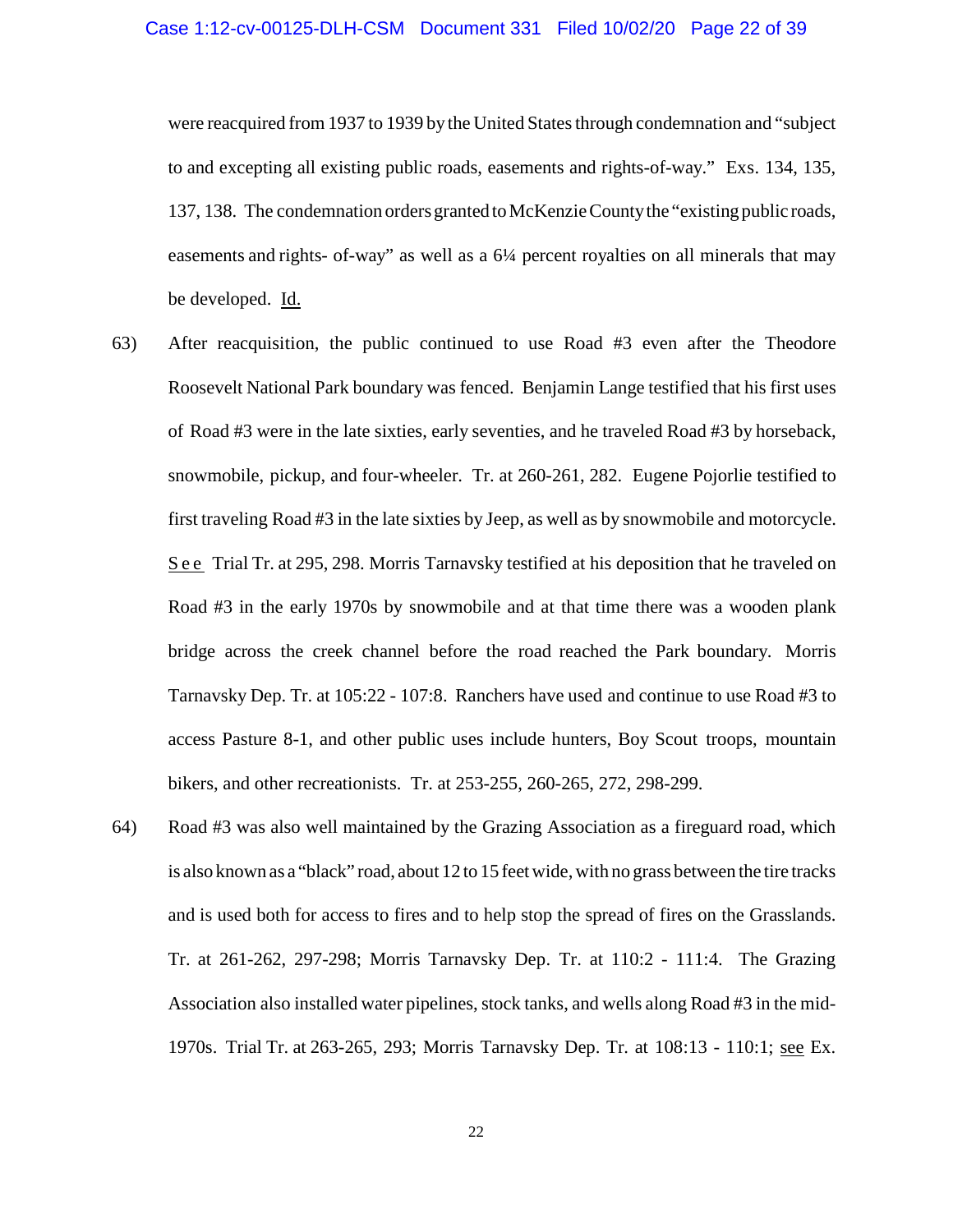# Case 1:12-cv-00125-DLH-CSM Document 331 Filed 10/02/20 Page 23 of 39

280. Water lines were placed "where the easiest routes are, and that's where - - they're not right on the road in all cases, but in some cases they are right in the road." Tr. at 273.

- 65) With respect to a 1975 aerial image of the Long X Area, Phil Sjursen testified to seeing segments of Road #3 on the enlarged version of this aerial. Tr. at 443-446; Ex. 503R. Sjursen testified that he would have had to have seen the road on the ground in 1975 to make a final determination as to whether Road #3 was continuous. Tr. At 445-446. The tail end of Road #3 cannot be seen on this aerial because the aerial photo excluded the western lands that Road #3 transverses. Tr. at 445-446; Ex. 503R. Road #3 is also visible on a 1981 aerial image of the Long X Area. Tr. at 125, 244-245; Ex. 147.
- 66) Road #3 is also documented as a "Trail" in Sections 18 and 19-147-99 in a 1968 annotated aerial map of the Long X area that is attached to a 1971 Range Management Plan for Allotment #437 of Pasture 8-1. Tr. at 242-243, 390-391; Ex. 450 at MCG-000456.
- 67) Road #3 is also documented on a 2000 Forest Service Map. Tr. at 129-130; Exs. 154-154c.

## **E. 1977 LITTLE MISSOURI TRAVEL PLAN**

- 68) In 1977, the Forest Service adopted a temporary travel management plan for the Little Missouri National Grassland. Tr. at 454. Exhibit 458 is the 1977 Travel Plan Map for the northern portion of the Little Missouri National Grasslands, which includes a public notice overlaying the map. Tr. at 454.
- 69) The 1977 Travel Plan only applied to lands owned by the Federal government within the Little Missouri National Grassland. Tr. at 452; Ex. 458. Dennee testified that "any restrictions and controls that are adopted in travel plans apply to land areas and roads and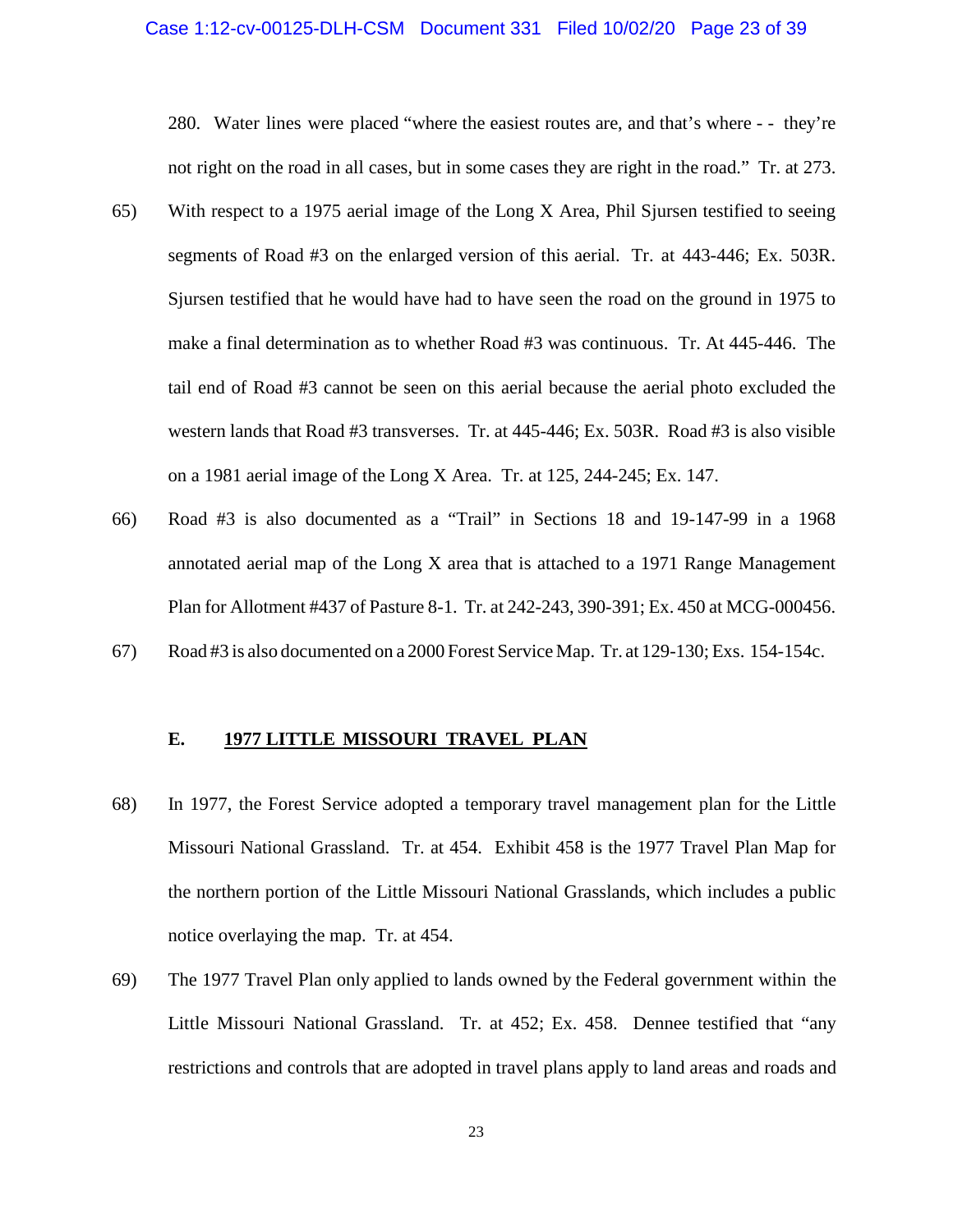trails on the National Forest and Grasslands and not to private roads or roads that may be recognized as federal highways or state roads or county roads." Tr. at 452. The 1977 Travel Plan restrictions did not apply to "State or County roads systems." Ex. 458.

- 70) The Plan restricted travel by all motorized vehicles to existing roads in areas designated as Map Code 1. Tr. at 458; Ex. 458. Other areas, including the Long X Area, were designated Map Code 2, which prohibited off-road vehicle use only during the North Dakota upland bird and big game hunting season, but otherwise did not change or restrict travel on existing roads, even during hunting season. Tr. at 458. The upland bird and big game hunting season lasted from about September to end of December or early January. Tr. at 461.
- 71) The Map Code 2 seasonal restriction adopted North Dakota law that prohibits off- road vehicle use for big game and upland bird hunting. See Ex. 458. North Dakota Century Code § 20.1-01-07 (1975) prohibited off-road motor vehicle use except in certain cases:

[N]o person, while hunting big game, shall use a motor-driven vehicle on any other than an established road or trail, unless he has reduced a big game animal to possession and cannot easily retrieve said big game animal, in which case a motor-driven vehicle may be used to retrieve the big game animal, provided that after such retrieval, such motor-driven vehicle is again returned to the established road or trail along the same route it originally departed.

72) The 1977 Travel Plan did not close any roads in Map Code 2 and allowed motorized travel on all existing roads, which were broadly defined as "a route traveled by four-wheeled vehicles that shows recurring use of more than one year's duration with soil displacement and compaction present to the extent that vegetation is sparse or absent from wheel tracks." Tr. at 459; Ex. 458.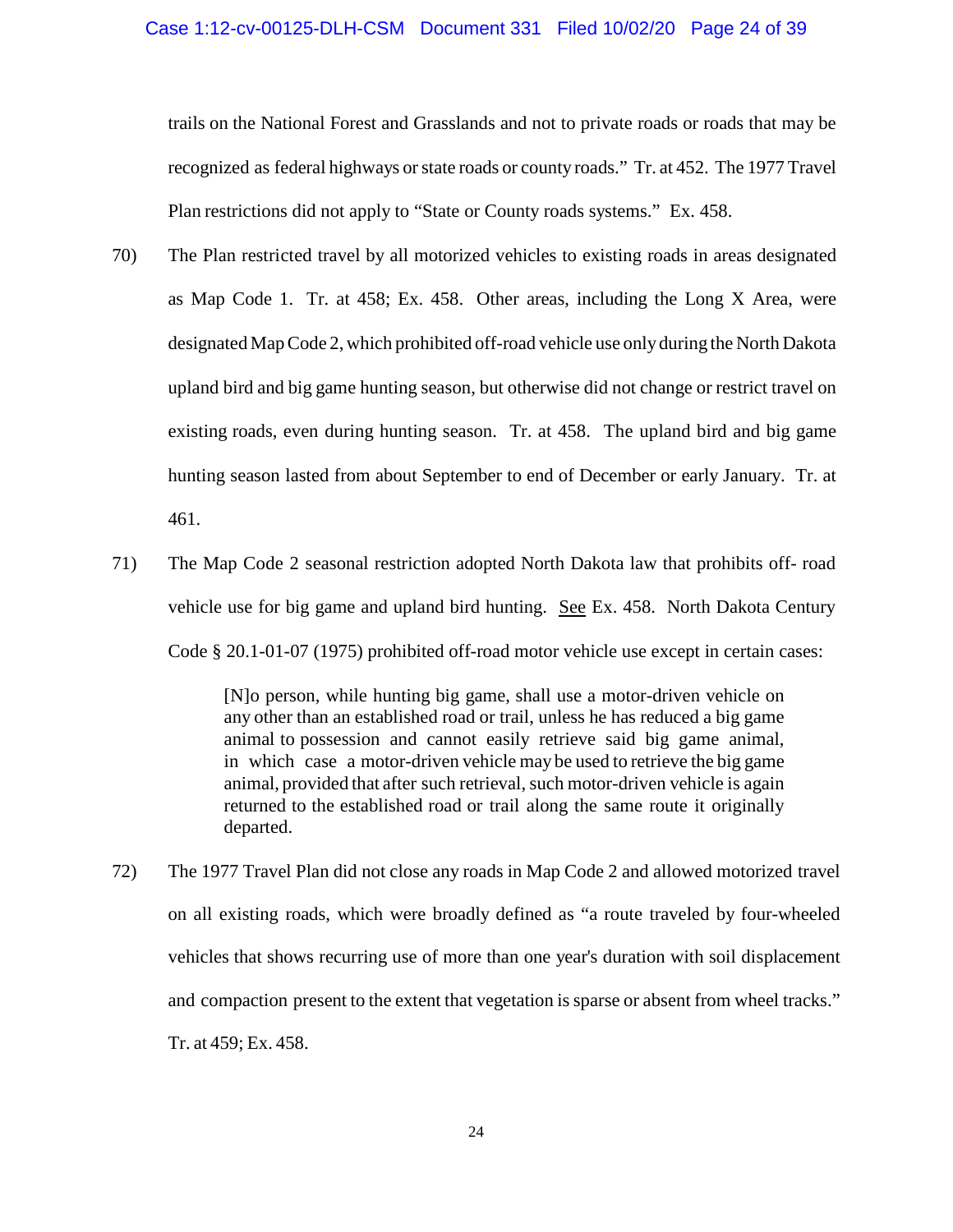- 73) The 1977 Travel Plan Map shows some roads (i.e. County Road #193 and Road #2), but not all roads and trails. Tr. at 459-460. There is no evidence this map purported to show or was intended to show all roads and trails. Indeed, the Map states "[c]losures or restrictions for roads not shown on the map will be posted on the ground." Ex. 458. Road #3 was never posted as closed after the 1977 Travel Plan was issued.
- 74) The 1977 Travel Plan went into effect on May 25, 1977, and was to terminate on December 31, 1978. Ex. 458. It was extended for a few months.

### **II. CONCLUSIONS OF LAW**

- 1) This Court has jurisdiction of the subject matter and the parties. Jurisdiction and venue are proper in this Court because this involves Quiet Title Act ("QTA"), 28 U.S.C. § 2409a, claims to title to rights-of-way crossing lands owned by the United States in McKenzie County, North Dakota.
- 2) This Court has broad discretion to weigh the evidence and the credibility of the witnesses in reaching findings of facts, and may accept or reject any or all of the testimony of the witnesses. In a bench trial, the Court, as the trier of fact, is the sole judge of the credibility of witnesses and the weight to be given their testimony. Anthony v. Louisiana & Arkansas Ry. Co., 316 F.2d 858, 861 (8th Cir. 1963).
- 3) The QTA allows a party to sue the United States to adjudicate disputed title to real property in which the United States claims an interest. 28 U.S.C. § 2409a(a); Block v. North Dakota ex rel. Bd. of Univ. & Sch. Lands, 461 U.S. 273, 286 (1983). "Because the QTA waives the government's sovereign immunity from suit, a plaintiff must comply with the limitations period to effectuate that waiver. Any civil action brought under the QTA must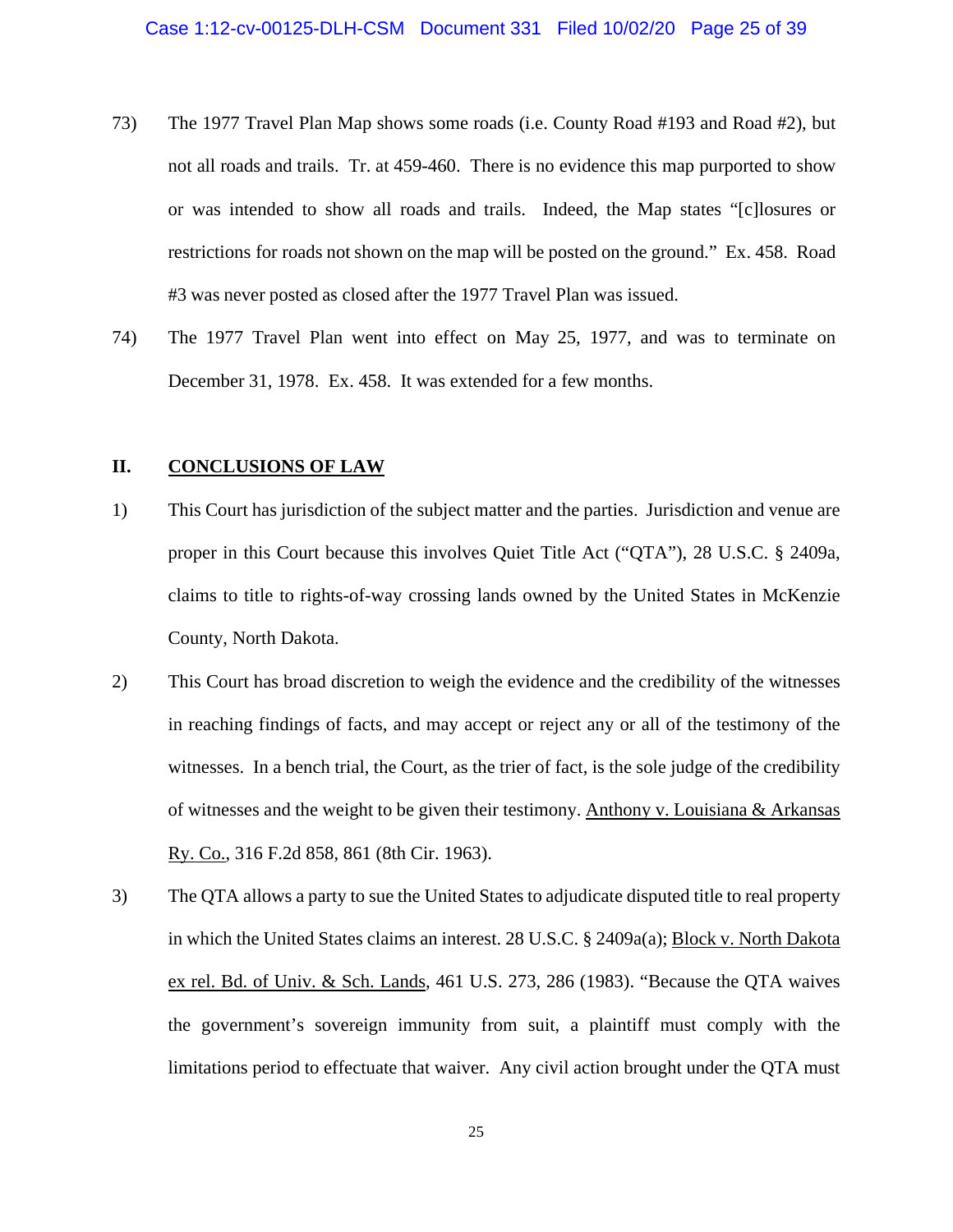be brought within 12 years of the date upon which it accrues. 28 U.S.C.  $\S$  2409a(g). A QTA action accrues "on the date the plaintiff . . . knew or should have known of the claim of the United States." 28 U.S.C. § 2409a(g). The courts look to whether the plaintiff should have had a "reasonable awareness that the Government claims some interest adverse to [his own]." Spirit Lake Tribe, 262 F.3d 732 at 738 (quoting North Dakota v. Block, 789 F.2d 1308, 1312-13 (8th Cir. 1986)).

- 4) The United States contends this Court does not have jurisdiction to hear McKenzie County's claim to Road #3 because the 1977 Little Missouri Travel Plan off-road vehicle travel restrictions provided McKenzie County with notice of the United States' adverse claim to the road. The Court concludes as a matter of law that Pojorlie and Lange's testimony at trial, and the deposition testimony of Tarnavsky, show that Road #3 was an "existing road" as defined by the Plan. In the 1970s, Road #3 was a traveled road and bladed by the McKenzie County Grazing Association, thus free of any vegetation growing between the wheel tracks. Therefore, the Court concludes the 1977 Travel Plan did not provide McKenzie County with notice of the United States' adverse claim to Road #3 because it was an existing road under the Plan not subject to the off-road vehicle travel restriction.
- 5) The Court concludes as a matter of law that the temporary restrictions to off-road vehicle travel during the hunting season, which is only four months each year, was not sufficient to trigger the statute of limitations. Road #3 was an existing road and any restriction on off-road travel did not apply to Road #3. Further, in *McFarland v. Norton*, the court noted that "mild interference with the use of an easement pursuant to the government's own property interests will not start the statute of limitations running." 425 F.3d at 727 (Park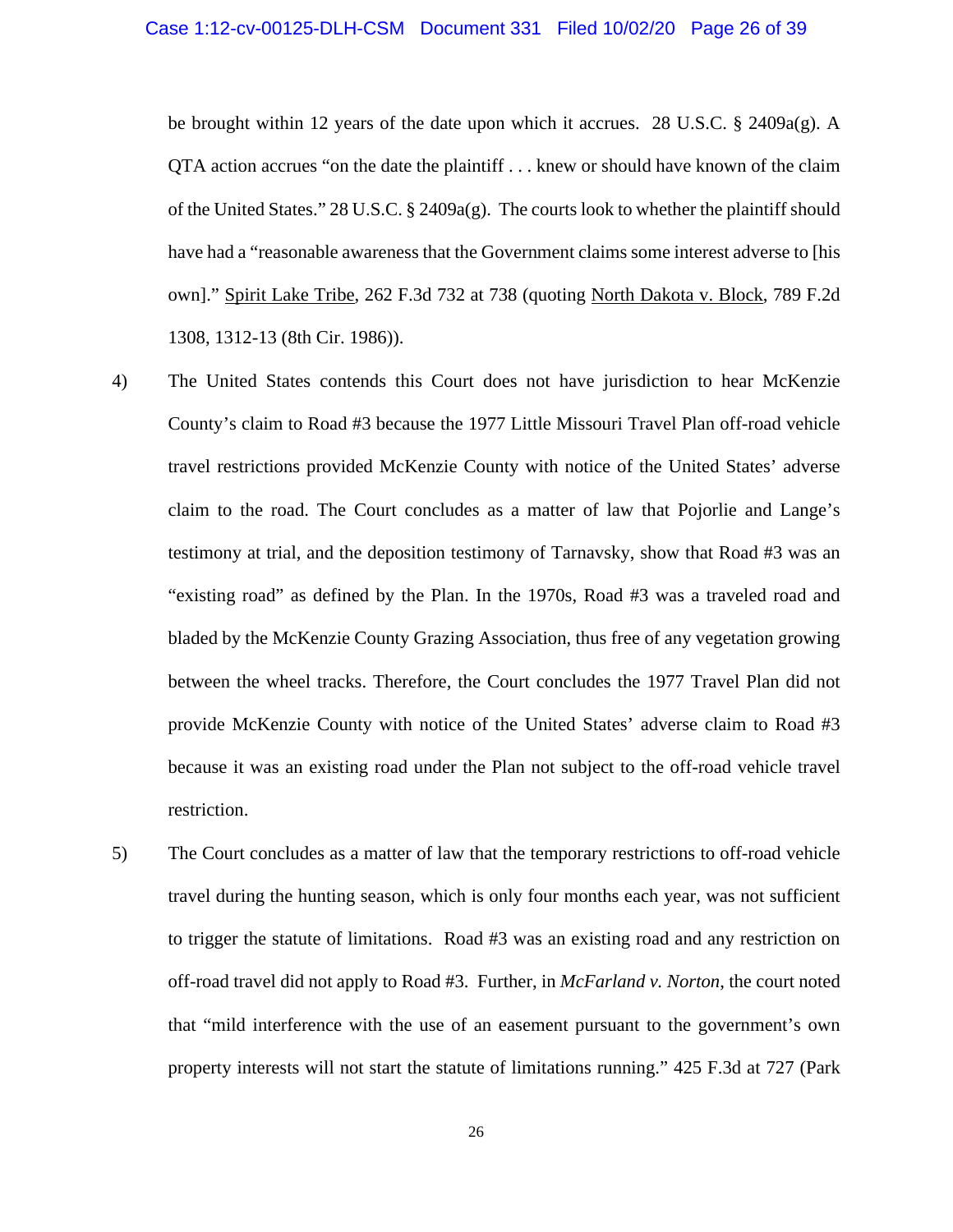### Case 1:12-cv-00125-DLH-CSM Document 331 Filed 10/02/20 Page 27 of 39

Service banning snowmobile use and closing the road to winter motor vehicle use was not notice of an adverse claim to a road.).

- 6) The construction of the fence on the Theodore Roosevelt National Park boundary and installation of locked gates also did not trigger the statute of limitations for Road #2 or County Road #193. See Doc. No. 271 at 13-17. The unrebutted testimony at trial established the remainder of County Road #193 and Road #2 have been used by the public, including the ranchers, for the past 40 years. The roads provide important commercial and recreation access and have independent utility.
- 7) Since McKenzie County's Quiet Title Act claims are not barred by the statute of limitations, the Court has jurisdiction to determine who has title to Road #2, Road #3, and the Section 17 diagonal for County Road #193. McKenzie County has claimed these three roads are county roads established across public domain and private land pursuant to N.D. Cent. Code § 24-07-01, which allows the establishment of a road by 20 years of public use.
- 8) A party claiming a public road by prescription must prove it "by clear and convincing evidence." Wagner v. Crossland Constr. Co., 840 N.W.2d 81, 87 (N.D. 2013) (quoting Home of Econ. v. BNSF, 736 N.W.2d 780, 785 (N.D. 2007)). This is "evidence which leads to a firm belief or conviction that the allegations are true." Zander v. Workforce Safety and Ins., 672 N.W.2d 668, 671 (N.D. 2003). The evidence "need not be undisputed to reach the clear and convincing standard." Id. (quoting Zundel v. Zundel, 278 N.W.2d 123, 129-30 (N.D. 1979)).

### **A. THE PLAINTIFF'S R.S. 2477 CLAIMS**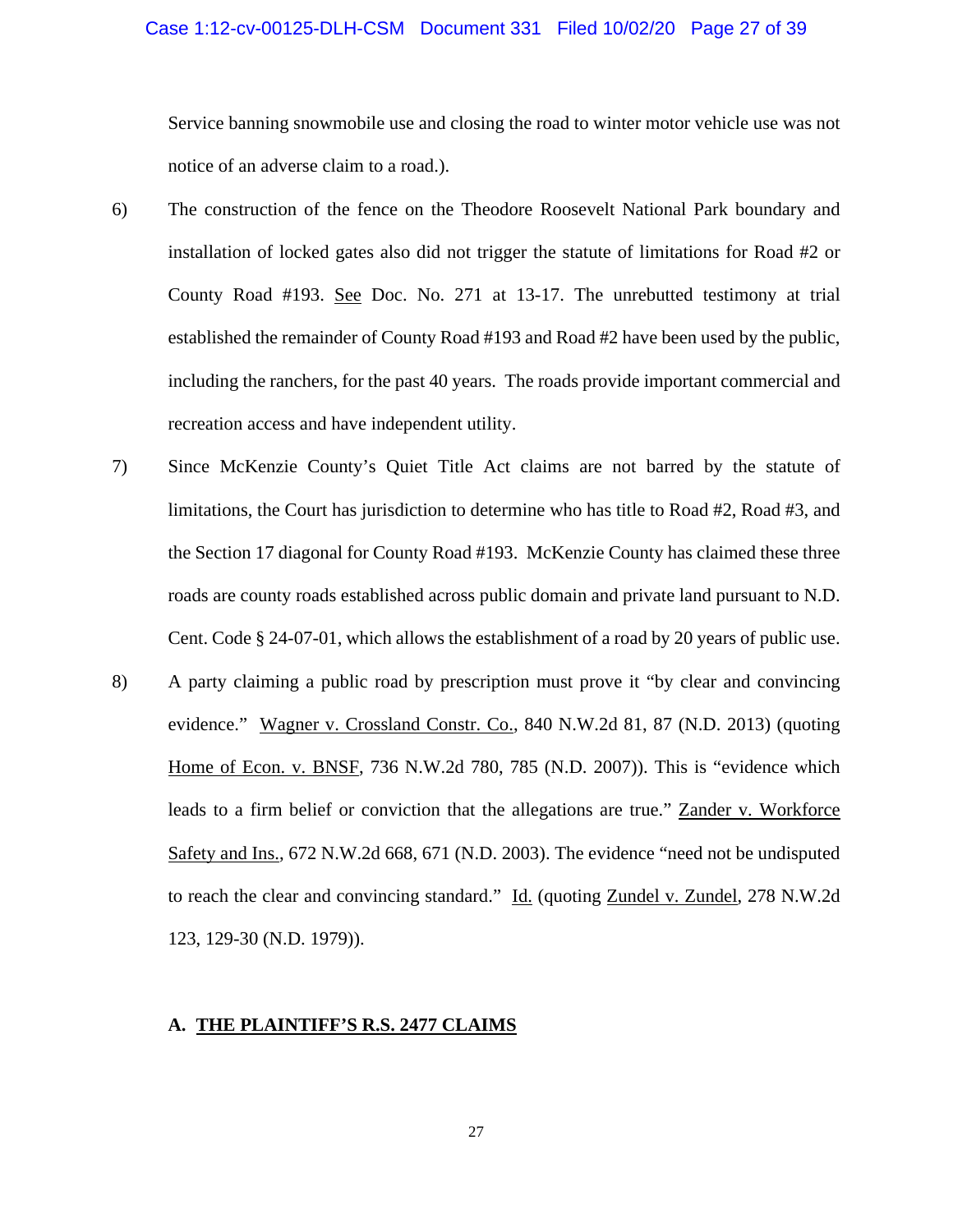- 9) In 1866, Congress passed the Mining Law, which provided: "the right of way for the construction of highways over public lands, not reserved for public purposes, is hereby granted." Act of July 26, 1866, ch. 262, § 8, 14 Stat. 251, 253 (codified at 43 U.S.C. § 932) (repealed by Pub. L. 94-579, Title III, § 706(a), 90 Stat. 2793 (1976)). This provision, known as R.S. 2477, granted public access across unreserved public domain lands by granting rights-of-way for highways. The establishment of an R.S. 2477 right-of-way required no administrative formalities: "no entry, no application, no license, no patent, and no deed on the federal side; no formal act of public acceptance on the part of the state or localities in whom the right was vested." S. Utah Wilderness All. v. BLM, 425 F.3d 735, 741 (10th Cir. 2005), as amended on denial of reh'g (Jan. 6, 2006).
- 10) R.S. 2477 "did not itself create R.S. 2477 roads; rather, it authorized the states to construct highways over public lands." Lyon v. Gila River Indian Cmty., 626 F.3d 1059, 1077 (9th Cir. 2010). "The mere existence of [a road] is not enough to make [it] 'public highways'" for purposes of R.S. 2477. Id. "Rather, [the state] must have taken some affirmative act to accept the grant represented by R.S. 2477." Id.
- 11) In determining what is required for acceptance of a right-of-way under R.S. 2477, federal law "borrows" from principles of state law, but only to the extent that state law provides "convenient and appropriate principles for effectuating congressional intent." S. Utah Wilderness All. v. Bureau of Land Mgmt., 425 F.3d 735, 768 (10th Cir. 2005), as amended on denial of reh'g (Jan. 6, 2006). "[S]tate law ceases to provide 'convenient and appropriate principles' when it contravenes congressional intent." San Juan Cty., Utah v. United States, 754 F.3d 787, 798 (10th Cir. 2014) (internal citation omitted).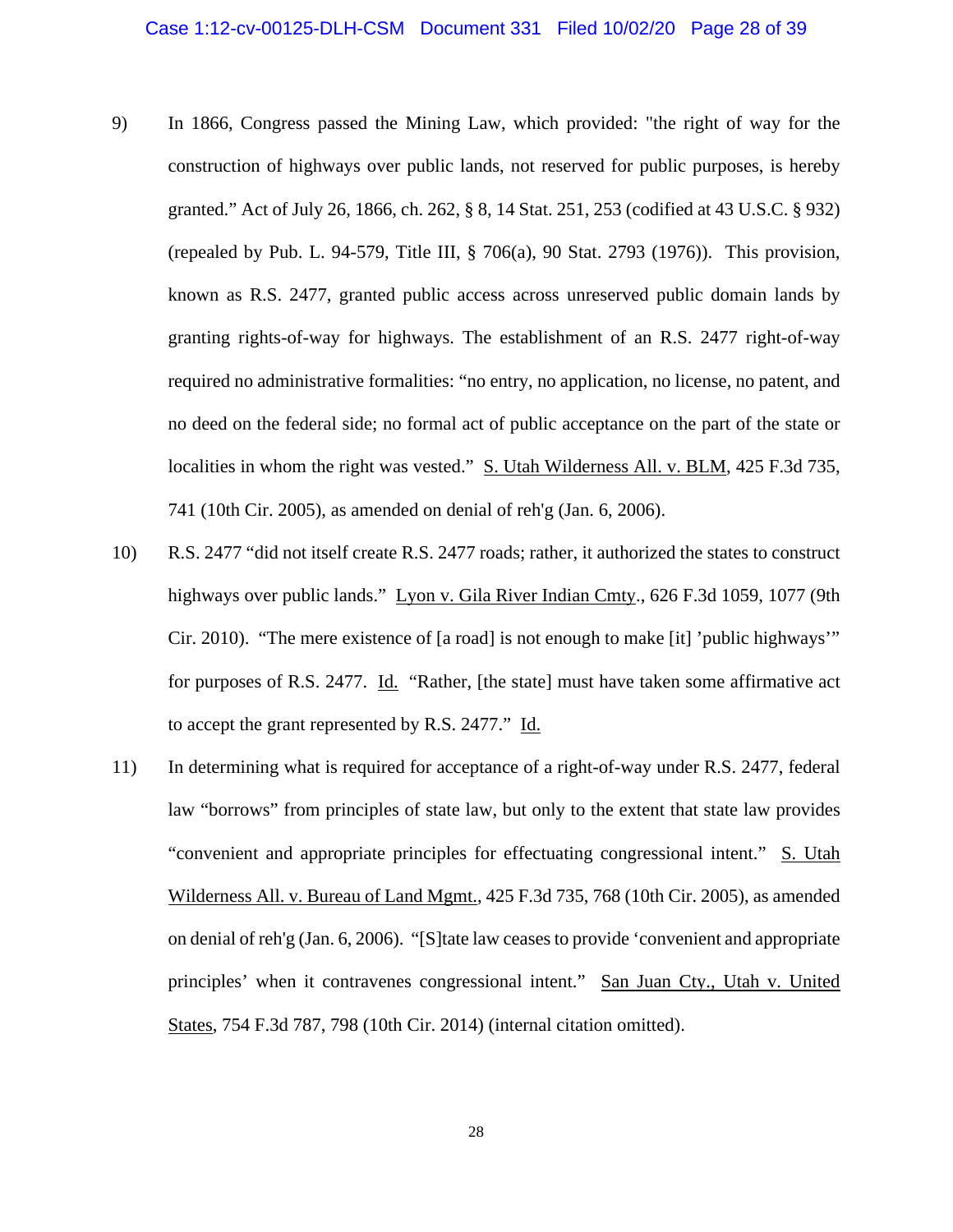- 12) The North Dakota Supreme Court has held that there are two ways by which an R.S. 2477 acceptance can occur: (1) a showing of "some positive act on the part of the public authorities authorized to establish and maintain highways showing a clear intent on the part of such authorities as agents for the public to accept the grant"; or (2) public use for such a period of time "sufficient to ripen into a right by prescription as defined by the laws of the state or territory where such highway is located." Koloen v. Pilot Mound Twp., 157 N.W. 672, 675 (N.D. 1916) (citations omitted).
- 13) The North Dakota Supreme Court's ruling in *Koloen* is not binding on this Court, as the interpretation of federal R.S. 2477 law is the province of federal courts. However, this Court borrows the principles of North Dakota state law insofar as they provide convenient and appropriate principles.
- 14) To the extent that the "public use" prong of *Koloen* provides convenient and appropriate principles for recognizing the acceptance of an R.S. 2477 grant, the Plaintiffs must show clear and convincing evidence of public use for the time period that would be required to establish a public road under North Dakota law.
- 15) The time period of continuous use required to establish a prescriptive road in North Dakota is twenty years. Wagner v. Crossland Constr. Co., 2013 ND 219, ¶ 16, 840 N.W.2d 81, 87 (N.D. 2013).
- 16) The acceptance of the R.S. 2477 right-of-way grant is governed by state law. The Dakota Territorial Legislature and later the State of North Dakota accepted the R.S. 2477 grant of a right-of-way from the federal government by declaring that public roads could be established across the public domain by 20-years of public use. Walcott Twp. v. Skauge, 71 N.W. 544, 546 (N.D. 1897); 1877 Dak. Terr. Laws, ch.13, § 33 (codified at 1877 Dak.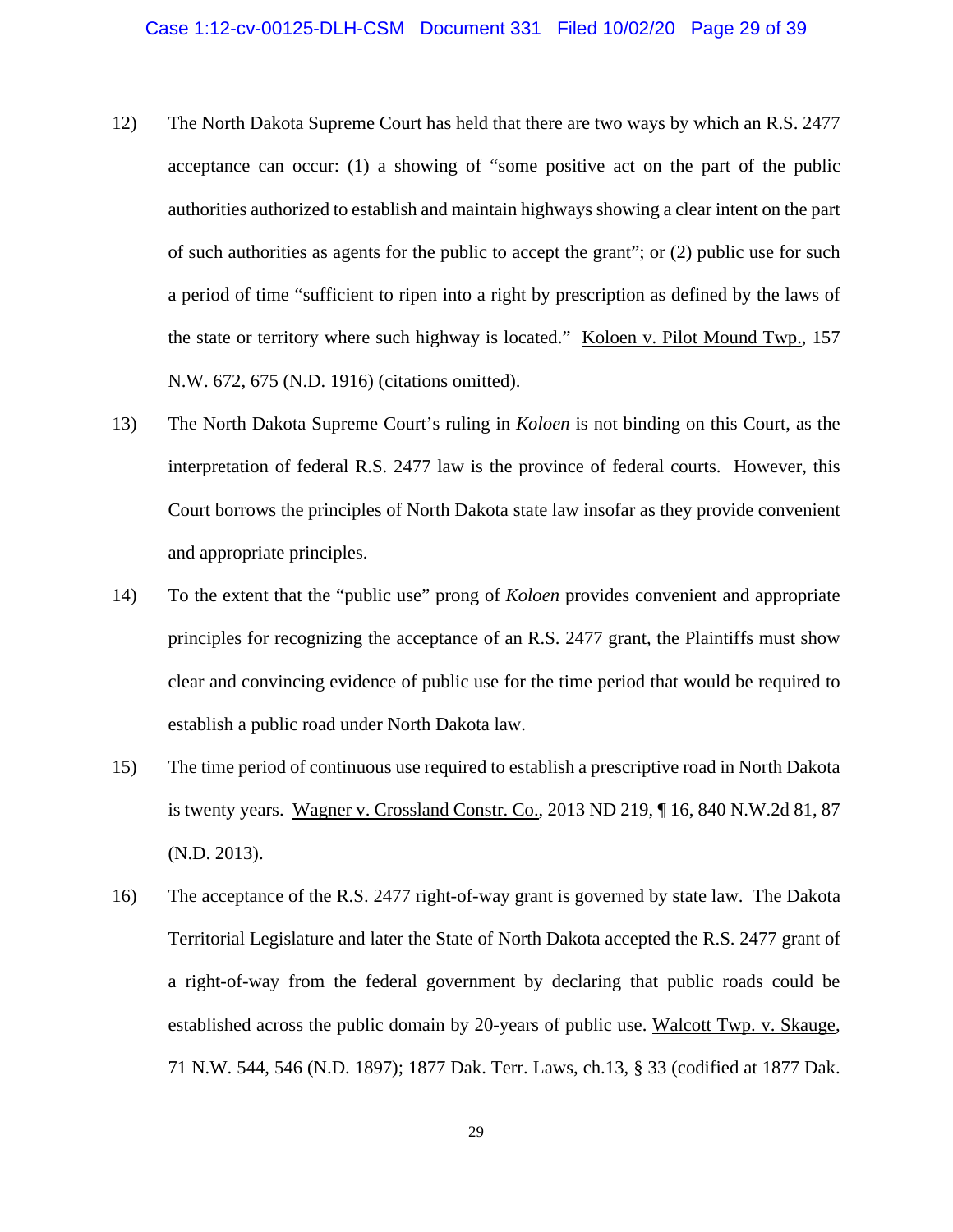Terr. Rev. Code, ch. 29, § 37); 1897 N.D. Laws, ch.112, § 1; see N.D. Cent. Code § 24- 07-01. All that was required was continuous public use for 20 years, regardless of "whether the use is with the consent, or over the objections, of the landowner." Skauge, at 546.

- 17) The same section of North Dakota law allows roads to be established by 20 years of public use across public domain land and private land. The period of public use is continuous and tacked as the burdened estate changes ownership. See James v. Griffin, 626 N.W.2d 704, 708 (N.D. 2001) ("As in adverse possession, the principle of tacking is applicable to claims of acquiescence" in property boundary line disputes.). In *Skauge*, the North Dakota Supreme Court held the 20-year prescriptive use period may begin when the underlying land was part of the public domain subject to R.S. 2477, and continue to run after the federal government issues a patent to private landowners. 71 N.W. at 545-46.
- 18) There was a period of time when North Dakota did not recognize prescriptive roads. For a little over one year, with the enactment of N.D. Revised Code 1895, § 1050, a public road could no longer be established by 20 years of public use. Burleigh County v. Rhud, 136 N.W. 1082, 1083-84 (N.D. 1912). By 1897, the statute was revised to allow for establishment of roads by 20 years of public use. Id.; N.D. Laws of 1897, ch. 112. Therefore, to prove a road was established by 20 years of public use, such use must have dated back for 20 years prior to January 1, 1896, when N.D. Revised Code 1895, § 1050 went into effect, or have been established by continuous use for 20 years after March 29, 1897, when N.D. Laws of 1897, ch. 112 went into effect. Rhud, 136 N.W. at 1083-84.
- 19) Since the enactment of the 1897 prescriptive road statute, North Dakota case law governing prescriptive roads over private lands has followed the common-law rule. Berger v. Morton County, 221 N.W. 270, 271 (N.D. 1928). In North Dakota, "[m]ere use[] of the land by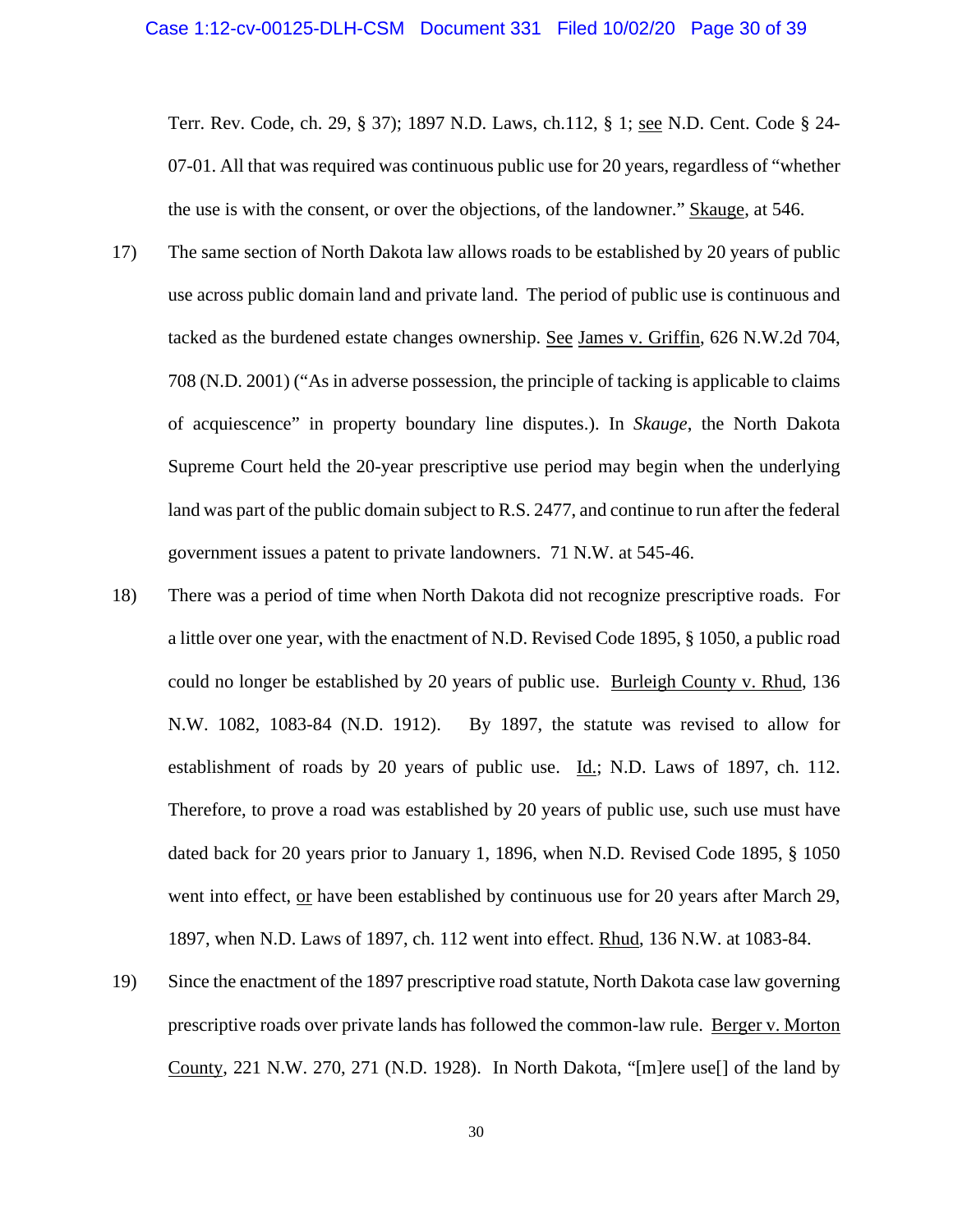the public as a highway is insufficient of itself to establish a highway by prescription." Berger v. Berger, 88 N.W.2d 98, 100 (N.D. 1958). A party claiming a public road by prescription must show "by clear and convincing evidence the general, continuous, uninterrupted and adverse use of a road by the public under a claim of right for 20 years." Wagner, 840 N.W.2d at 87 (quoting Home of Econ., 736 N.W.2d at 785); accord Berger, 88 N.W.2d at 100.

20) The North Dakota Supreme Court has not clearly defined "continuance and uninterrupted." However, North Dakota Century Code § 24-07-01 embodies the fundamental requirements to establish a highway by prescription in North Dakota:

> All public roads and highways within this state which have been or which shall be open and in use as such, during twenty successive years, hereby are declared to be public roads or highways and confirmed and established as such whether the same have been laid out, established, and opened lawfully or not.

N.D. Cent. Code § 24-07-01.

- 21) Whether there is public use of a road for 20 years depends on the locality where the road is located. See Burleigh County, 136 N.W. at 1083.
- 22) North Dakota has never required a certain number of users or frequency of use in determining if a road has been established by prescription. It is not the frequency of use or the number of people using the road that controls. Instead, it is the character of the road use - whether the public had the free and unrestricted right to use the road. Breiner v. Holt Cnty., 581 N.W.2d 89, 94-96 (Neb. Ct. App. 1998) ("Considering the road is an isolated ranching area, the infrequency and sporadic nature of travel upon it is not controlling."); Matter of Request of Lafayette Dev. Corp. To Open 18th Ave. S., 567 N.W.2d 743, 745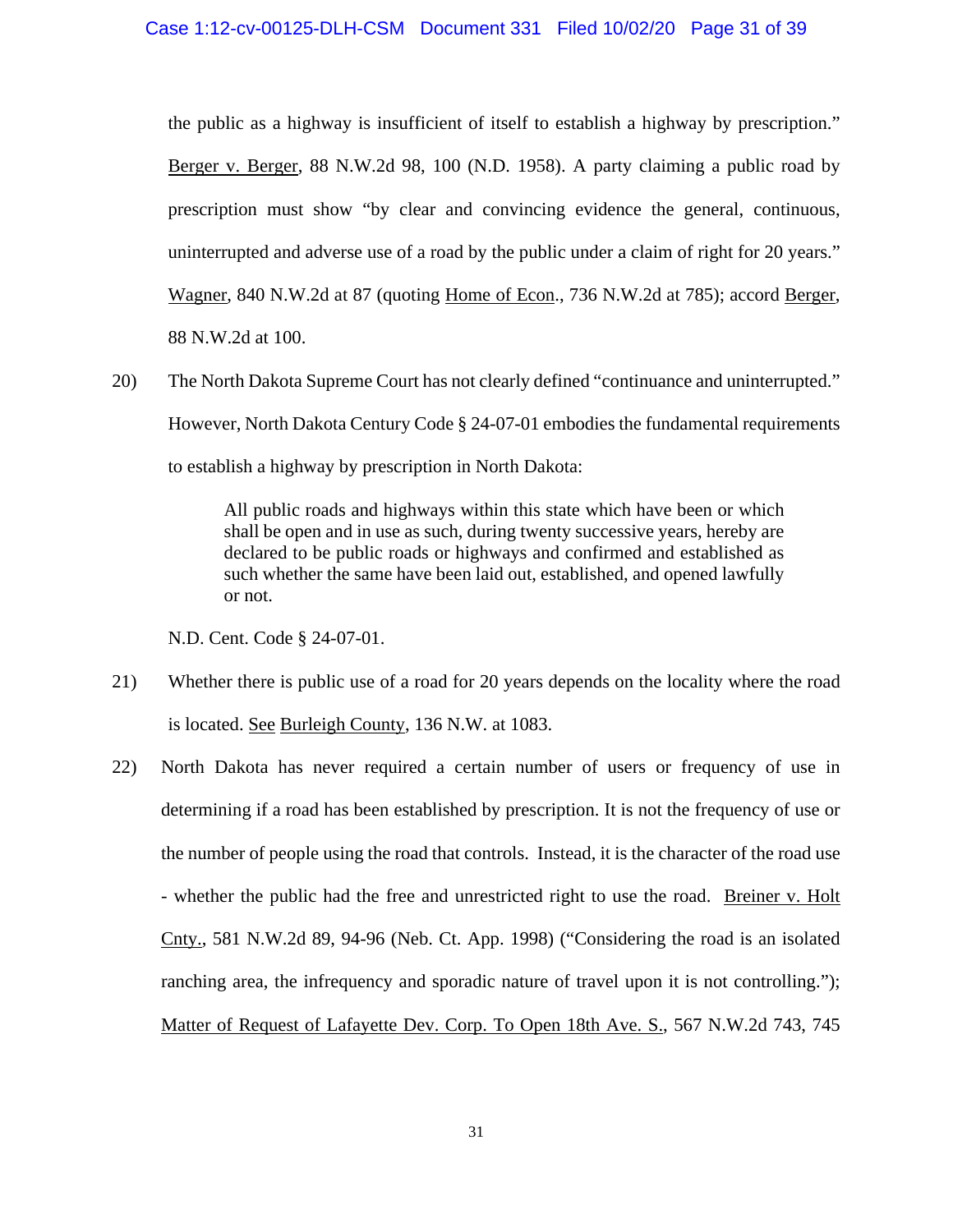### Case 1:12-cv-00125-DLH-CSM Document 331 Filed 10/02/20 Page 32 of 39

(Minn. Ct. App. 1997) ("Use by 'a comparatively small number of persons' may establish public use of a roadway.").

- 23) The public use of the road must be adverse, which is use of the land inconsistent with the owner's right to exclusive use and that "imports an assertion of right on the part of those traveling the road." Berger, 88 N.W.2d at 101. However, "[i]t does not imply enmity or ill will and is consistent with friendly relations between user of the road and landowner." Id.
- 24) North Dakota courts have not articulated a bright line between adverse use and permissive use. Other states have held that once a party has proven that public use is open, continuous, and uninterrupted for the requisite period of time, then the use of another's land is presumed to be adverse. See Walker v. Phillips, 427 P.3d 92, 100 (Mont. 2018); Hamad Assam Corp. v. Novotny, 737 N.W.2d 922, 925 (S.D. 2007). The presumption of adverse use can be rebutted by proof that the use was by permission or not under a claim of right. The Restatement of Property also defines "adverse use" as being under a claim of right, wrongful to the owner of the interest affected, and open and notorious. Restatement (First) of Property, § 458 (1944).
- 25) In cases where a prescriptive road by 20 years of public use has been established in North Dakota, the courts have highlighted the facts showing that the contesting landowner never objected to the public using the road. Morton County, 221 N.W. at 271-72; see also Gajewski v. Taylor, 536 N.W.2d 360, 362 (N.D. 1995).
- 26) The width of the prescriptive road is determined by the actual use over the prescriptive period and may include part of the land needed to support and maintain the road, including ditches and shoulders. Reichman, 812 N.W.2d at 343-44 (citing Keidel v. Rask, 290 N.W.2d 255, 258-60 (N.D. 1980), and Keidel v. Rask, 204 N.W.2d 402, 408-09 (N.D.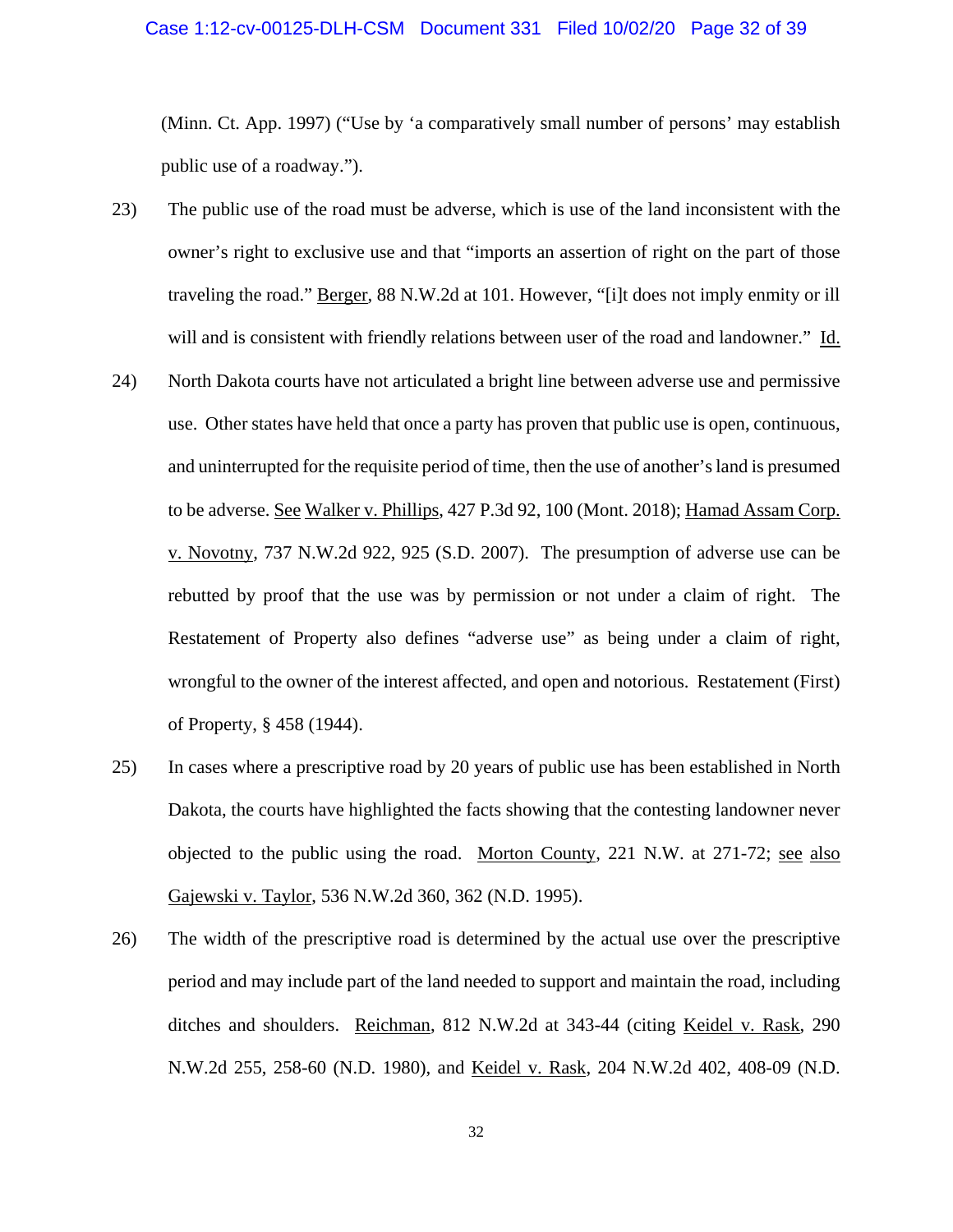1981)). Once established, a prescriptive road is only abandoned after 20 years of continuous non-use by the public. N.D. Cent. Code  $\S$ § 24-07-01, 47-05-12(4); Casey v. Corwin, 71 N.W.2d 553, 556 (N.D. 1955).

#### **B. COUNTY ROAD #193 (LONG X DIVIDE ROAD)**

27) The Court concludes as a matter of law that the Counties have proven by clear and convincing evidence that the Section 17 diagonal of County Road #193 was established as a prescriptive road through 20 years of open, notorious, continuous, and adverse use from at least 1905 to 1937, when the federal government reacquired the underlying land. County Road #193 first appeared as an R.S. 2477 right-of-way when the lands were part of the public domain as documented by the 1889 and 1904 GLO federal surveyor field notes and the corresponding 1907 GLO plat. It provided settlers living to the southeast part of Township 147 North, Range 99 West access to the Little Missouri River and a means to reach the county seat at the time – Schafer. The prescriptive public use period continued as the lands were patented to private landowners starting in 1908. See Skauge, 71 N.W. at 545-46 (prescriptive periods are additive as lands moved from public domain to private ownership). Newspaper clippings and maps show that County Road #193 and its Section 17 diagonal provided the public and residents of the Long X Township a route to the Little Missouri River, to the towns of Schafer, Alexander, and Watford City to the north, and to the towns of Dickinson and Killdeer to the south. Before the government reacquired Section 17, it had documented the road traveling through the southwest corner of the section in 1935 and 1936 Development Project Maps. The Court concludes that the Section 17 diagonal was established by 20 years of public use.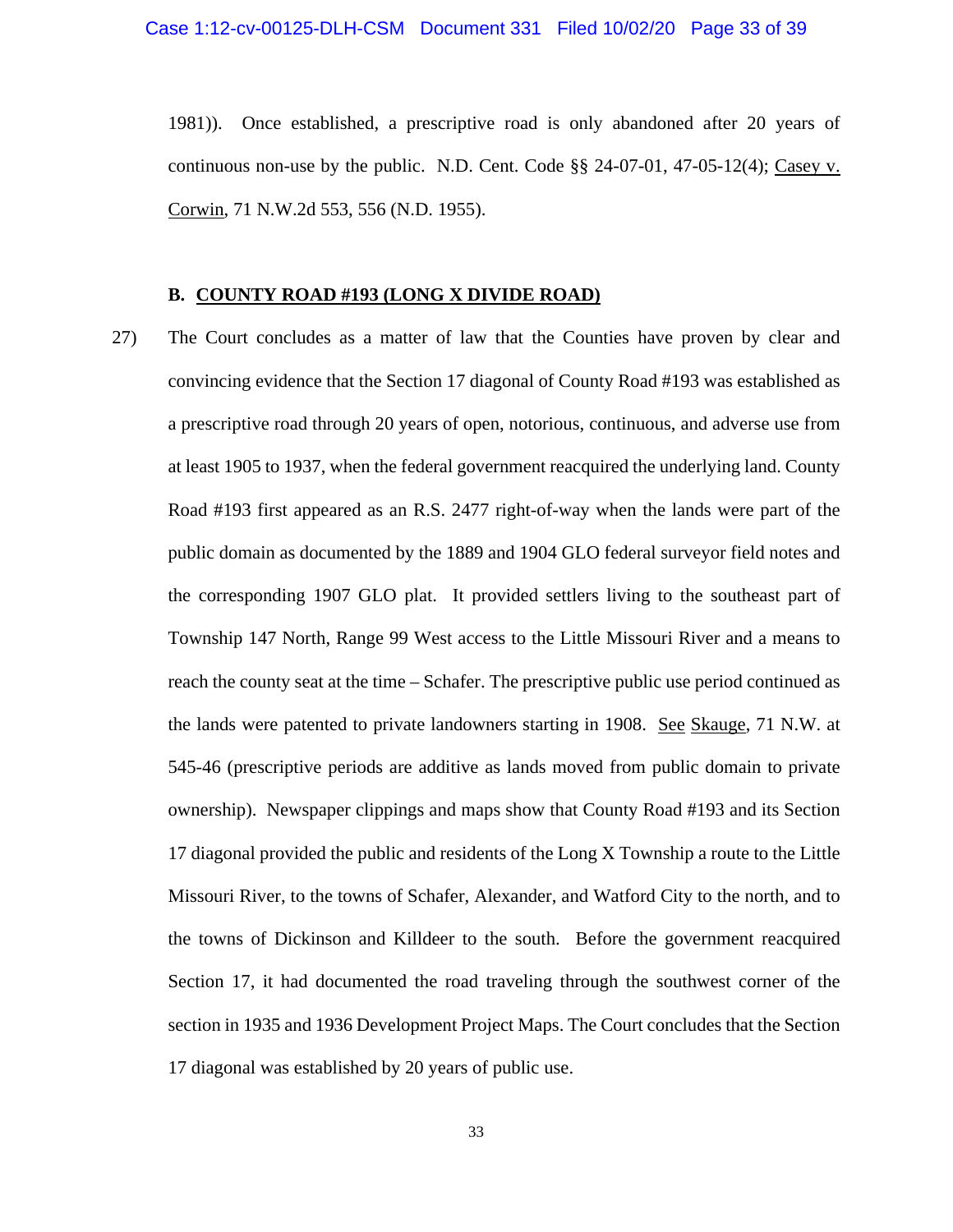28) The Court concludes as a matter of law that evidence supporting open, notorious, and continuous public use of the Section 17 diagonal for County Road #193 shows the public use was adverse. The Section 17 diagonal predated settlement of the lands and settlers homesteaded the land with full knowledge that the public had been traveling on County Road #193. Although the burden is on the Counties to present evidence of adverse use, the United States failed to offer any evidence that landowners' granted permission to the public to travel the Section 17 diagonal, or at any point prevented the public from traveling on the road. The petitioned portion of County Road #193 and Township Road #172 excluded the Section 17 diagonal, which does indicate an intent to encourage the public to travel along the section line. Maps dated after the petitioned roads were officially opened prove that the public continued to use the Section 17 diagonal. This supports the conclusion that the public was claiming the right to travel on the Section 17 diagonal, hostile to that of the landowner, despite attempts to encourage travel elsewhere. There was no evidence presented supporting the claim that use of the Section 17 diagonal was by permission only. Any period of non-use was less than 20 years so the segment was not abandoned. The public use of the Section 17 diagonal as the lands were homesteaded was open and continuous and under a claim of right, which conflicted with the landowners' property rights, including the right to graze and cultivate the land.

#### **C. ROAD #2 (ACHENBACH ROAD)**

29) The Court concludes as a matter of law that the Counties have proven by clear and convincing evidence that Road #2 was established as a prescriptive road through 20 years of open, notorious, continuous, and adverse use from at least 1904 to 1939 when the federal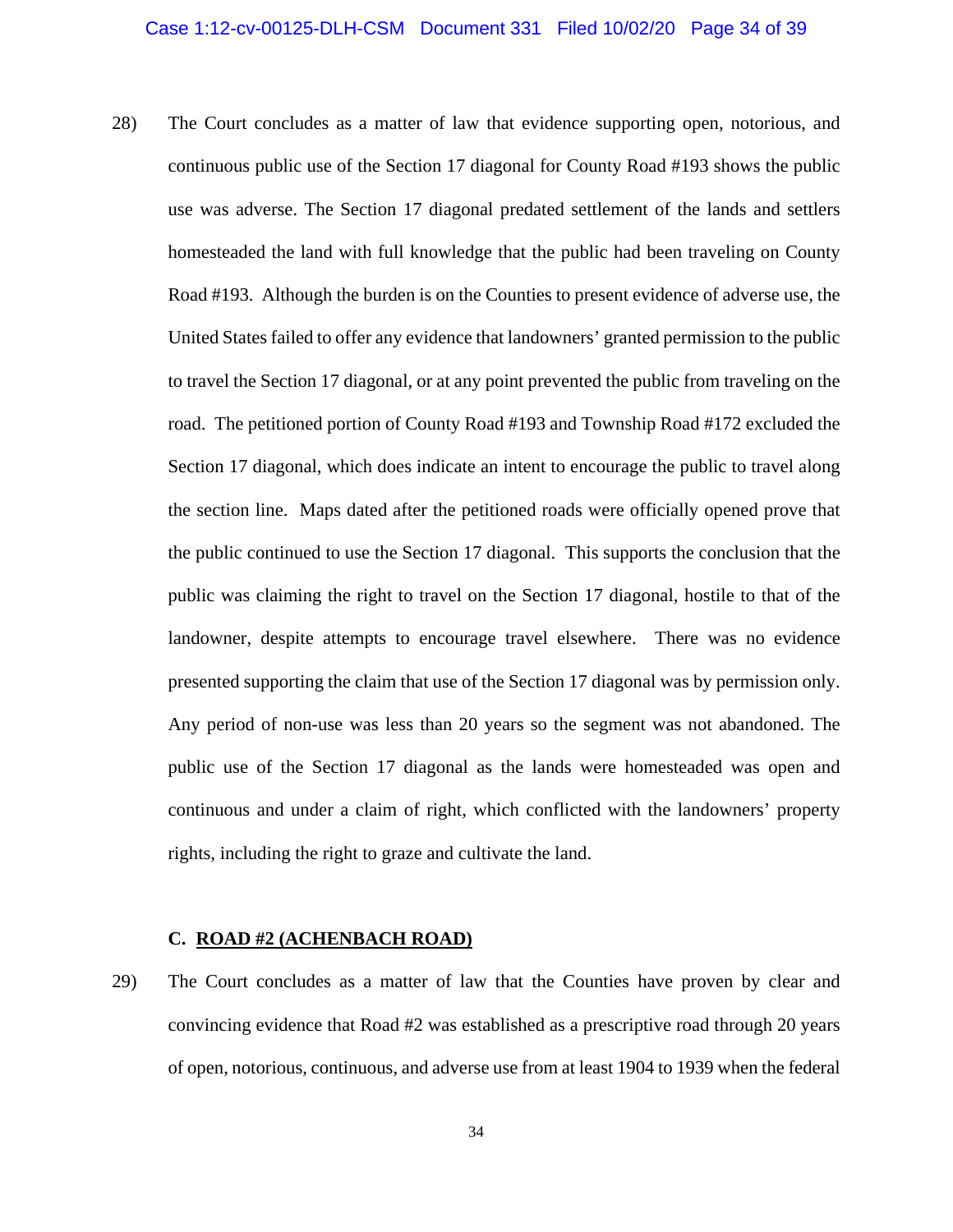government reacquired the underlying lands. Road #2 first appeared across public domain lands in 1904 as an R.S. 2477 right-of-way as documented by the GLO surveys and plats. It provided key access to the home of one of the first settlers in the area - Goodman, and provided other settlers living to the southeast in the adjacent township access to the Achenbach Springs. The prescriptive use period continued as the lands were patented to private landowners starting in 1908. Road #2 provided the landowners access to their homesteads, and was part of a network of roads in the area that provided access to other roads and places (i.e. schools, post office, towns). In 1933, the Soil Conservation Service documented the road extending northwest past the Springs to the Little Missouri River where it met a road that continued southwest on the west side of the River. Based on this evidence, the Court concludes that Road #2 was established by 20 years of public use.

30) The Court concludes that the evidence supporting open, notorious, and continuous public use of Road #2 was also adverse to the landowners of the servient estate. Road #2 predated settlement of the lands and settlers homesteaded the land with full knowledge that the public had been traveling on Road #2. The United States' contends that the public use was permissive because some of the landowners along Road #2 were related or had a business relationship. However, adverse use does not require a hostile relationship and is consistent with friendly relations between the user of the road and the landowner. There is no evidence supporting the claim that use of Road #2 was by permission only or that the landowners prevented the public from traveling on the road. The public use of Road #2 as the lands were homesteaded was open and continuous and under a claim of right, which conflicted with the landowners' property rights, including the right to graze and cultivate the land.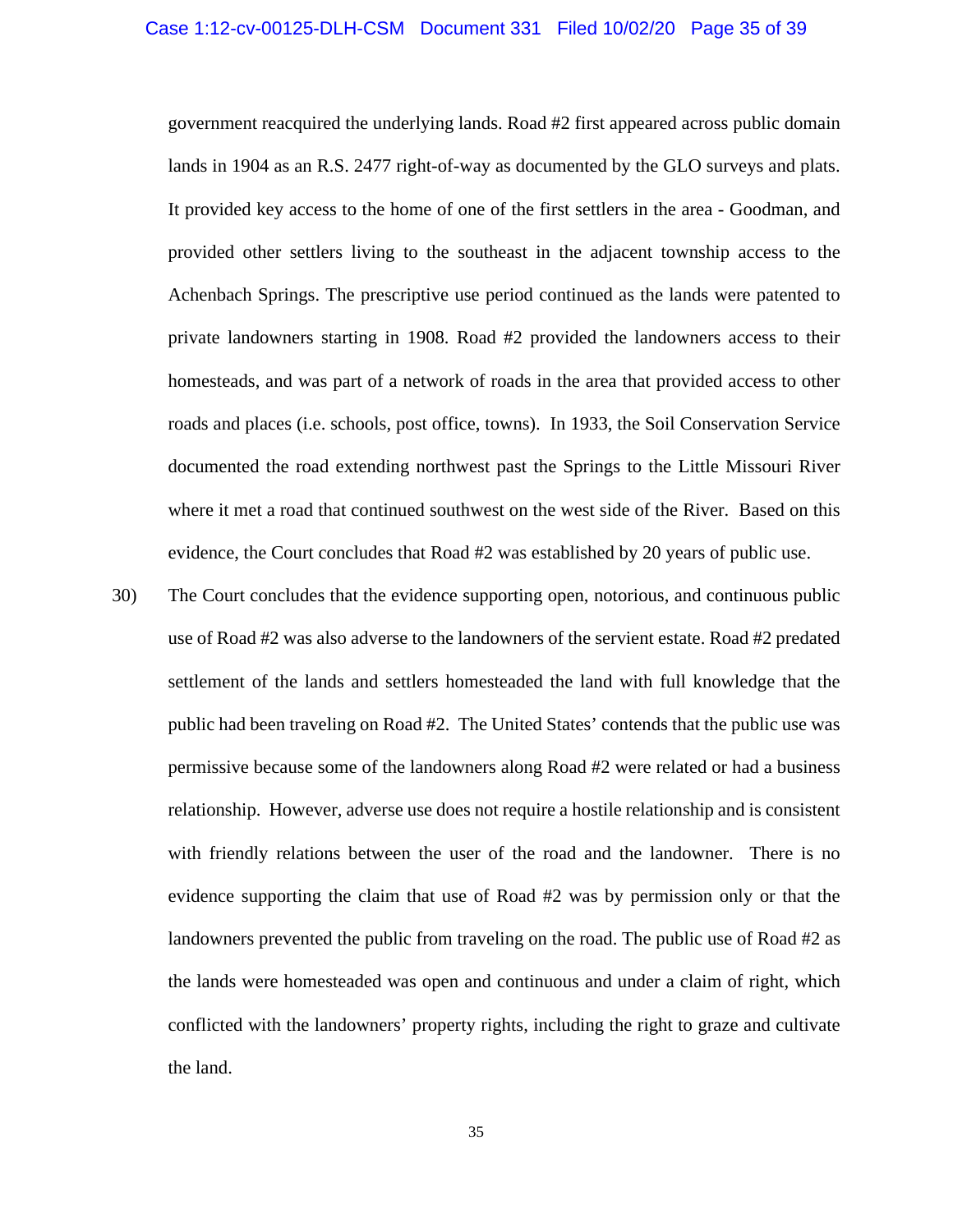31) The United States granted to McKenzie County the existing roads and rights-of-way in Section 12 and 13-147-100 when it condemned the land as Tract 52, At Law 1013 and Tract 237, At Law 1002. See Pls.' Ex. 134, 138, 139. Road #2 was a public road existing at the time of condemnation and by judgment the United States conveyed all interest in the right-of-way to McKenzie County.

### **D. ROAD #3 (CORRAL CREEK ROAD)**

32) The Court concludes as a matter of law that the Counties have proven by clear and convincing evidence that Road #3 was established as a prescriptive road through 20 years of open, notorious, continuous, and adverse use from at least 1904 to 1935 when the federal government began to reacquire the underlying lands. Road #3 first appeared across over one mile of public domain lands in 1904 as an R.S. 2477 right-of-way as documented by the GLO surveys and plats. The prescriptive use period continued as the lands were patented to private landowners starting in 1908. The public use of Road #3 became apparent as the lands were patented and settlers constructed their homes along Road #3. Road #3 traveled across five settler's homesteads and provided access to timber that was in the draw off the road. Evidence of one settler logging the area and operating a sawmill proves this was not just local access. Road #3 provided the landowners access to their homesteads and was also part of a network of roads in the area that provided access to water in the Corral Creek, other roads, and places (i.e. schools, post office, towns). The original homesteaders remained into the 1930s and would have continued need to use Road #3 to access the lands. The Court concludes as a matter of law that Road #3 was established by 20 years of public use. The 20 years is measured from 1905 for the segment of Road #3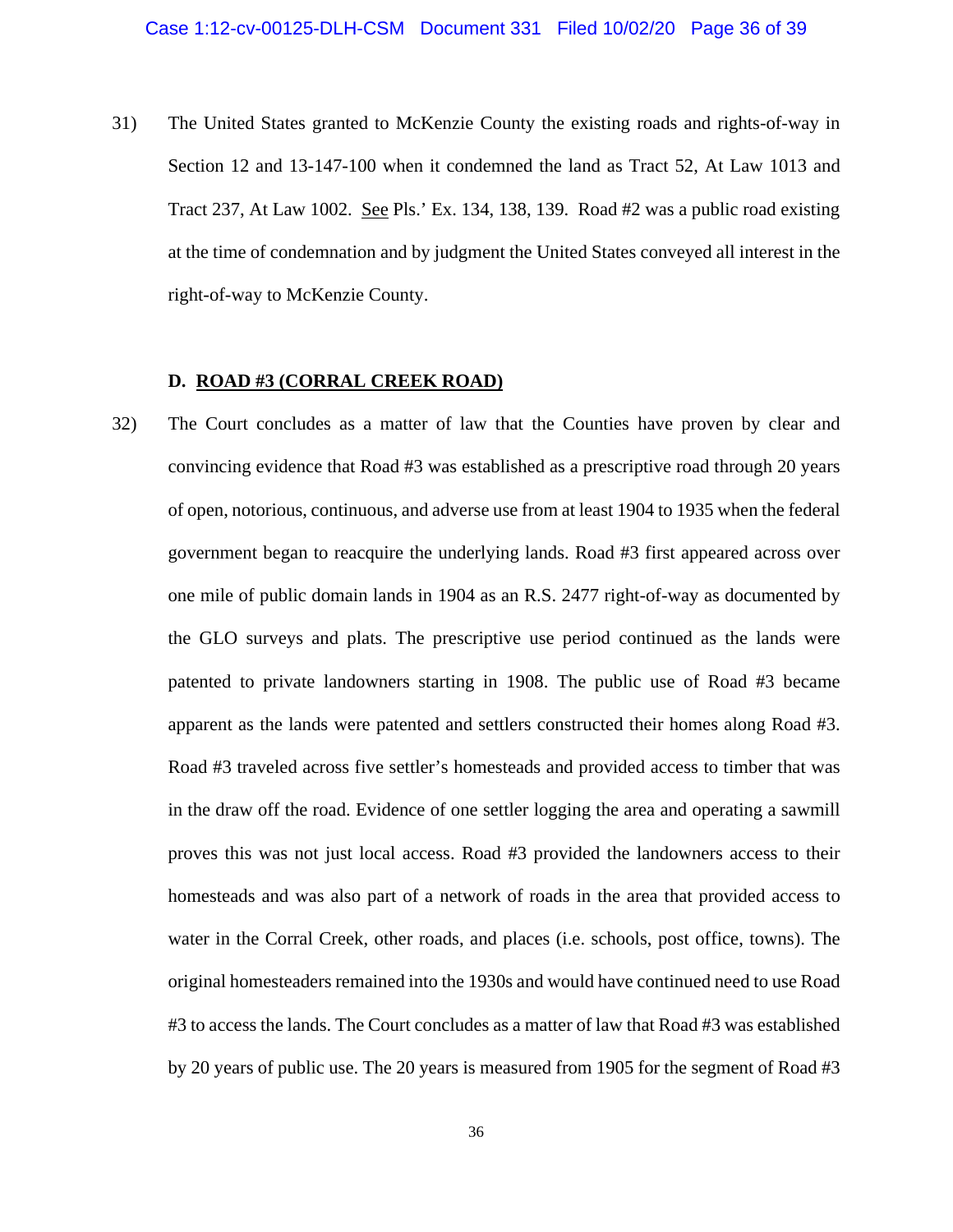### Case 1:12-cv-00125-DLH-CSM Document 331 Filed 10/02/20 Page 37 of 39

located in Sections 18 and 19-147-99, and from 1916 for the segment of Road #3 located in Sections 23 and 24-147-100.

- 33) The Court concludes the evidence supporting open, notorious, and continuous public use of Road #3 proves that the public use was also adverse. Road #3 predated settlement of the lands and settlers homesteaded the land with full knowledge that the public had been traveling on Road #3. The United States' claims that the public use was permissive because some of the landowners along Road #3 were related. However, adverse use does not require a hostile relationship and is consistent with friendly relations between the user of the road and the landowner. Further, the family members (i.e. the Langes) would have had to travel across four other settler's homesteads to get to their homesteads. There is no evidence showing that any of the settlers granted the public permission to travel across their land on Road #3 or prevent the public from traveling on the road. The public use of Road #3 as the lands were homesteaded was open and continuous and under a claim of right, which conflicted with the landowners' property rights, including the right to graze and cultivate the land.
- 34) The Court concludes as a matter of law that the Counties have shown by clear and convincing evidence that County Road #193's Section 17 diagonal, Road #2, and Road #3 were established as prescriptive roads by 20 years of open, continuous, uninterrupted, and adverse use. The Court finds that such use started when the lands were part of the public domain and continued as the lands were patented to private landowners. The 20-year period vested for each road before the federal government reacquired the underlying lands.
- 35) When the United States reacquired lands upon which County Road #193 Section 17 diagonal, Road #2, and Road #3 traverse, by condemnation judgment such acquisition was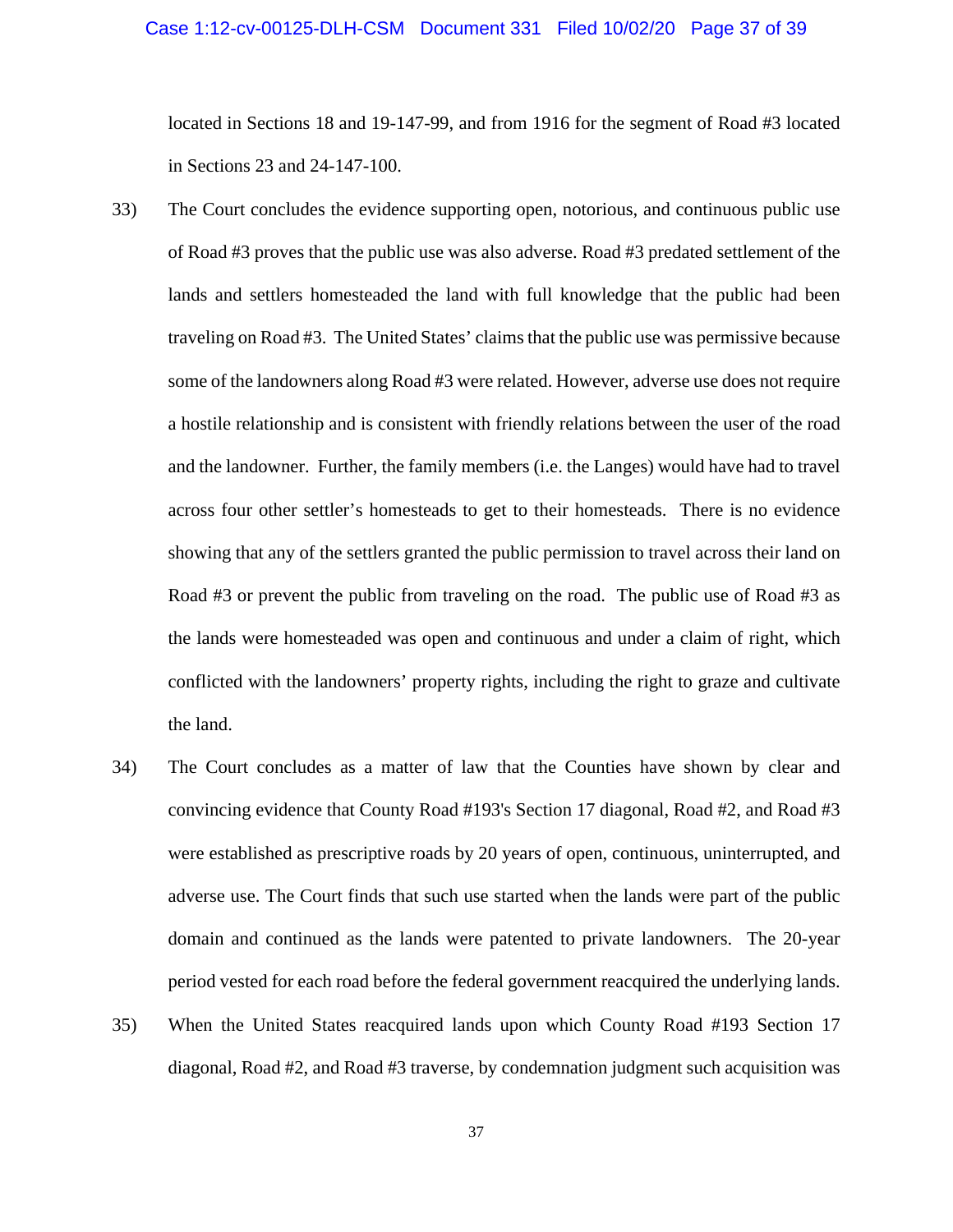subject to the existing roads. When the United States acquired land upon which County Road #193 Section 17 diagonal, Road #2, and Road #3 traverse from private landowners by deed, the land remained burdened by the County's public roads and rights-of-way that existed when the land was sold to the United States. Kritzberger v. Traill County, 242 N.W. 913, 916 (N.D. 1932); see Bird Bear v. McLean Cnty., 513 F.2d 190, 192 (8th Cir. 1975) (public land subject to Highway Act of 1866 later conveyed as part of Fort Berthold Reservation was still subject to rights-of-way on section lines); Skauge, 71 N.W. at 546; see also N.D. Cent. Code § 24-07-33 (Any person acquir[ing] the title to government land over which any road has been or hereafter may be laid out ..., shall assert the person's claim for damages ... and such roads must remain and be public highways ...").

### **III.** ORDER FOR JUDGMENT

Based upon the foregoing Findings of Fact and Conclusions of Law and the record in this matter, it is **ORDERED** that Judgment shall be entered as follows:

- (1) Title to Road #2, Road #3, and the Section 17-147-99 diagonal of County Road #193 as described in the Counties Fourth Amended Complaint is quieted in favor of Plaintiff McKenzie County;
- (2) Title to Township Road #169 as described in the Counties Fourth Amended Complaint is quieted in favor of Plaintiff McKenzie County pursuant to the Court's Order dated October 31, 2019 (Doc. No. 271); and
- (3) Plaintiff's claims to County Road #30, County Road # 172, and County Road # 193, with the exception of Section 17-147-99 diagonal of County Road #193, as described in the Counties Fourth Amended Complaint be **DISMISSED** for lack of jurisdiction as the Court confirmed the United States' disclaimer of interest in these roads (Doc. No. 330).